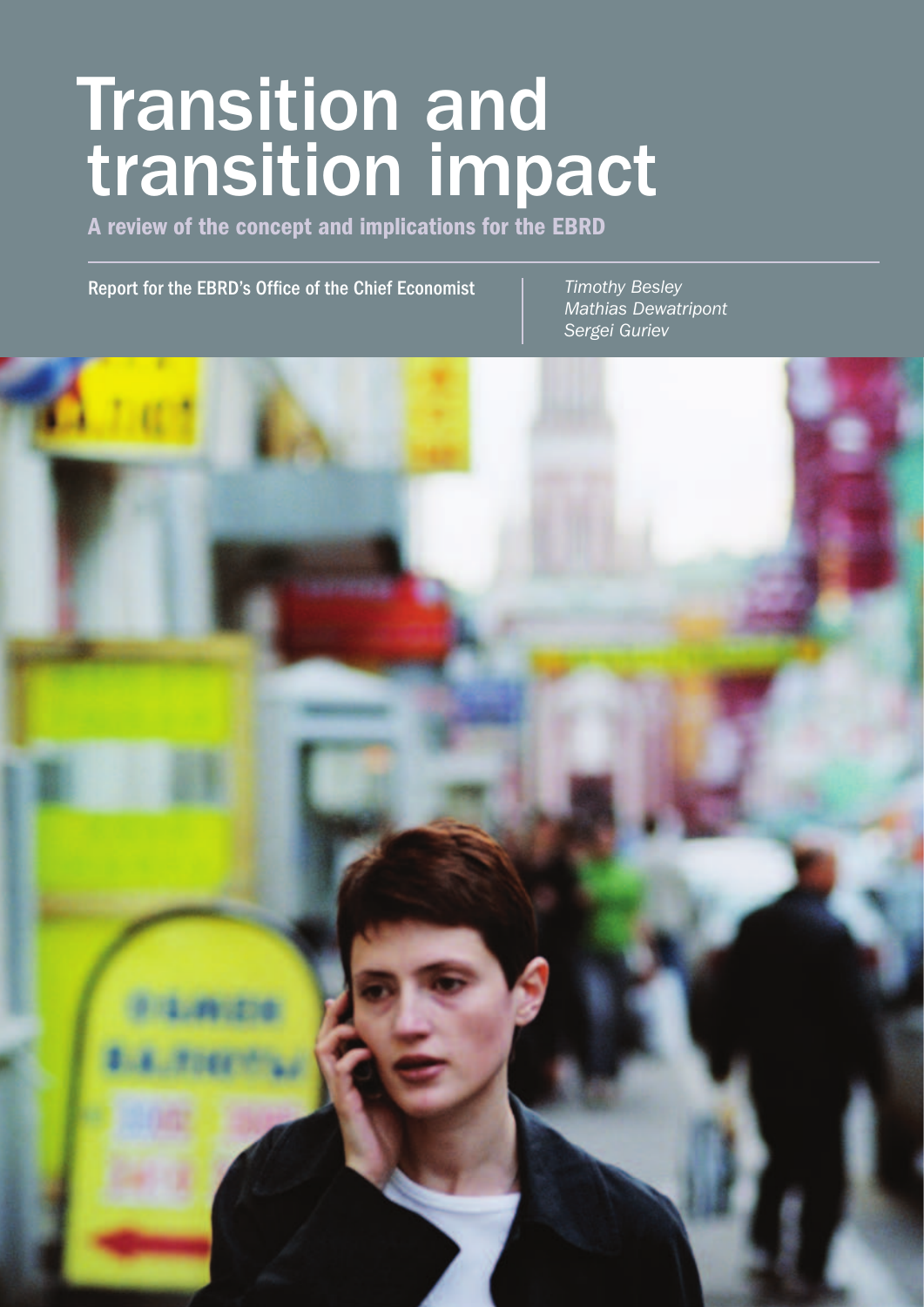## **Contents**

| <b>Executive summary</b>                                             |    |
|----------------------------------------------------------------------|----|
| <b>Foreword</b>                                                      | 3  |
| <b>Introduction</b>                                                  | 5  |
| <b>Part 1: Structural and Institutional</b><br><b>Transformation</b> |    |
| <b>Part 2: The Role of the EBRD</b><br>in Transition                 | 13 |
| <b>Part 3: Possible Future Paths</b><br>for the EBRD                 | 21 |
| <b>Part 4: Conclusions and</b><br><b>Recommendations</b>             | 25 |
| <b>References</b>                                                    | 27 |
| <b>About the authors</b>                                             |    |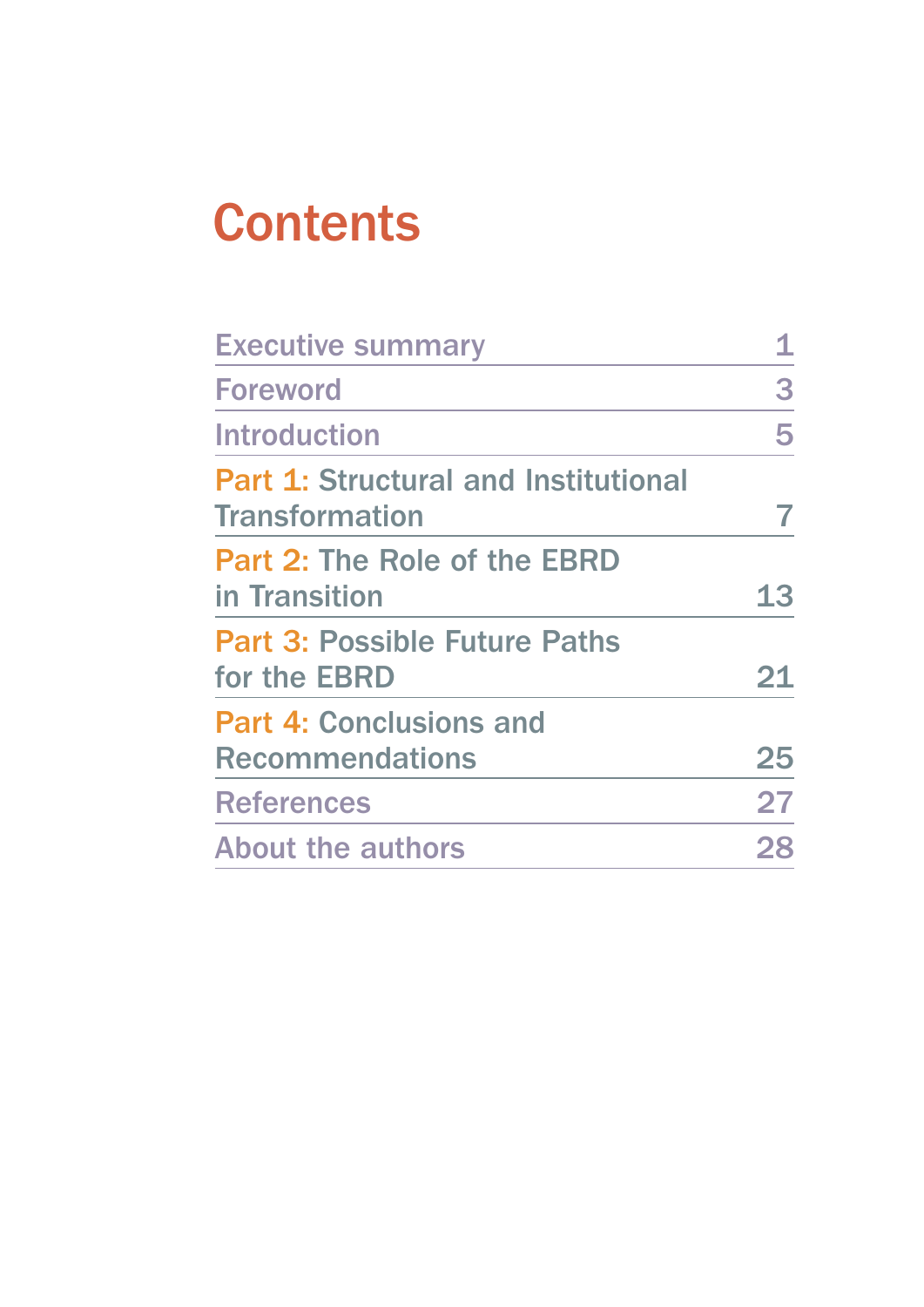### Executive summary

Evaluation of transition impact of individual projects requires a rigorous conceptual framework. The existing framework developed in a paper by EBRD economists in 1997 stresses three criteria: (i) contributions to competitive market structures; (ii) contributions to institutions and policies that support markets; and (iii) contributions to market-based conduct, skills and innovation.

The EBRD approach to measuring and monitoring transition impact of EBRD projects has provided a practical and flexible framework, which has served well over the past 12 years. Yet, as the process of transition has developed, a substantial heterogeneity across the EBRD's countries of operations has emerged. There has been a growing need for an updated definition of the transition process to reflect this and the development of thinking among economists. This suggests a more nuanced approach to measuring the transition impact of individual EBRD projects.

The recent economics literature understands transition as dynamic institutional change. According to this view, analysing transition requires a focus on the institutional underpinnings of effectively functioning market economies, and the determinants of emergence of market-promoting institutions. Unless the right institutions (understood as "rules of the game") are in place, market economies will not deliver wide benefits to their citizens. This will tend to undermine the legitimacy of the transition process and slow, or even reverse, the process of institutional change.

In this sense, development of state institutions complements market development, in contrast to what was sometimes suggested 20 years ago. Another contrast with the conventional wisdom of 20 years ago is that the endpoint of transition is much less clearly defined now than it was then: there are multiple versions of capitalism, and the historical and institutional contexts of individual countries necessarily affect their destinations. This has been brought into sharp relief during the current financial crisis.

In general, the EBRD model of supporting transition impact through project-specific loans has been very successful. Moreover, the three core principles of lending, namely, sound banking, additionality and transition impact, continue to provide a sound framework for structuring project lending. The EBRD has benefited from the focus that has been achieved through the way that transition impact has been factored into its lending strategy. The EBRD has also succeeded in embedding its mission of promoting transition into its corporate culture.

However, while the basic framework for monitoring and conceptualising transition is sound, it does not fully reflect current thinking about dynamic institutional change and its impact on economic development. Hence, there is scope for further work on rethinking the conceptual basis of the core transition indicators as a framework for monitoring broad goals towards supporting the emergence of a sustainable and effective market economy. Transition impact assessment should include explicit measurement of the institutional preconditions for development, legitimacy and resilience of market supporting institutions.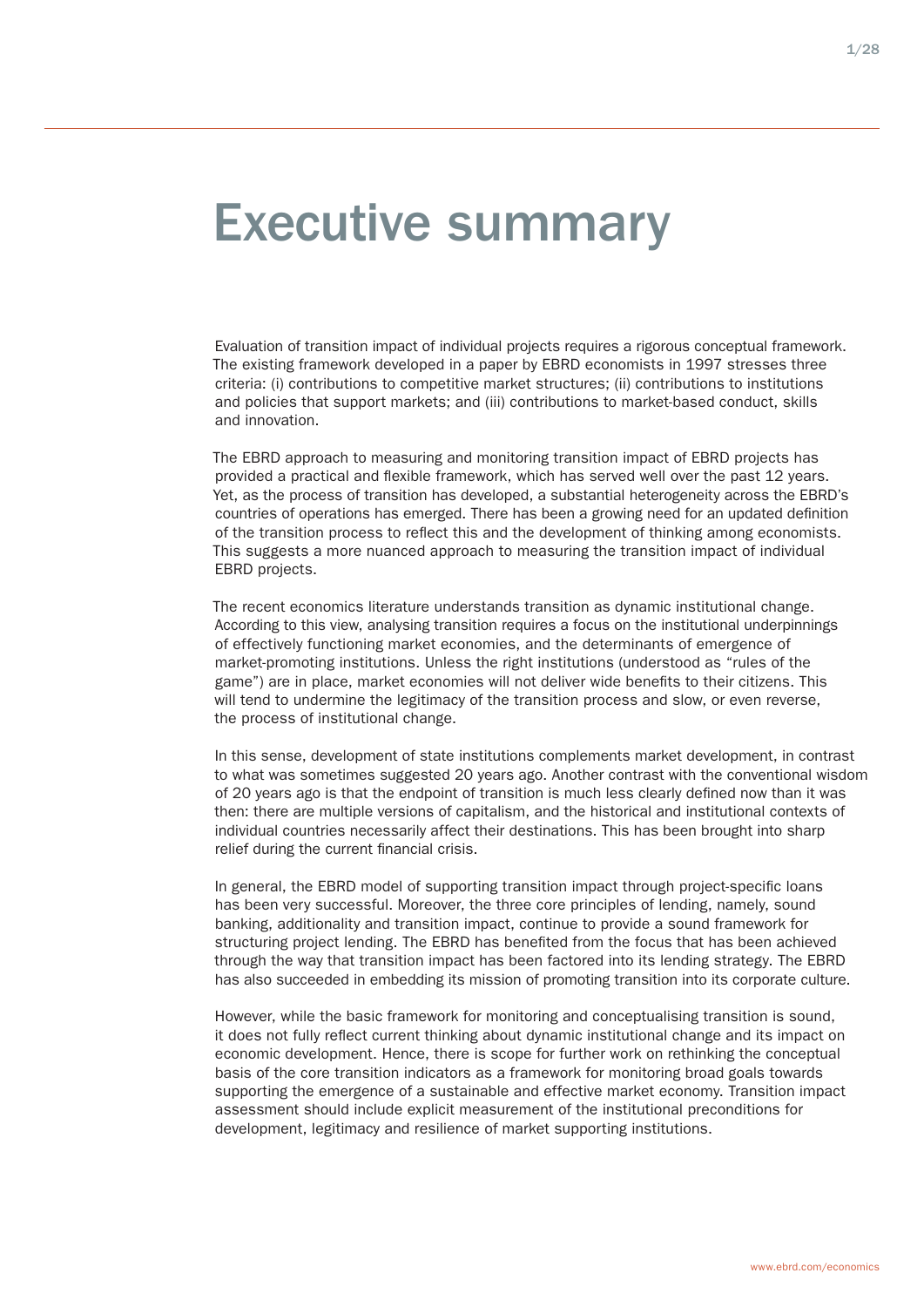This has a number of implications.

**1.** On the issue of the EBRD's contribution to a sustainable path towards a market economy, the current process for evaluating transition impact appears biased against repeat projects. Indeed, a case can be made that in sectors where projects can positively reinforce each other it is through repeat projects that a critical mass can be achieved which could increase a sustained transition impact of EBRD lending. Renewed emphasis on the additionality requirement will be needed to ensure that repeat projects do not crowd out private sector investment.

**2.** On the issue of the diversity of paths of transition countries, while aggregate lending flows indicate that the EBRD does focus its attention to countries where transition needs are greatest, it is clear that existing Transition Indicators compiled by the EBRD at the country level are not effectively integrated into the process of assessing transition impact at the project level. There is potential for greater clarity in joining the macroeconomic and project-centred assessments of transition impact.

**3.** On the issue of sustainability, one should remember that transition is at best an intermediate goal and that it is important to remain focused on the ultimate ends towards which transition is oriented. Introducing concerns such as social cohesion, occupational safety and gender balance, for example, would foster broader development goals and help to promote sustainable market economies. This would require developing an appropriate measurement framework to assess progress in these dimensions. There are now many data sources available that can be used in assessing the EBRD's wider impact on transition.

4. Similarly, in order to achieve sustainable transition impact, there is a case for considering an extension of EBRD lending into areas such as education, healthcare, (social) housing, environment, and innovation and knowledge. Part of this could be achieved through greater lending to publicprivate partnerships even where the facilities are ultimately managed in the public sector. However, there is a need for caution. Such a move makes sense only if the appropriate expertise is acquired. Such a move is also feasible within a broad private-sector focus – especially if the EBRD moves only into those new sectors where there is a market demand.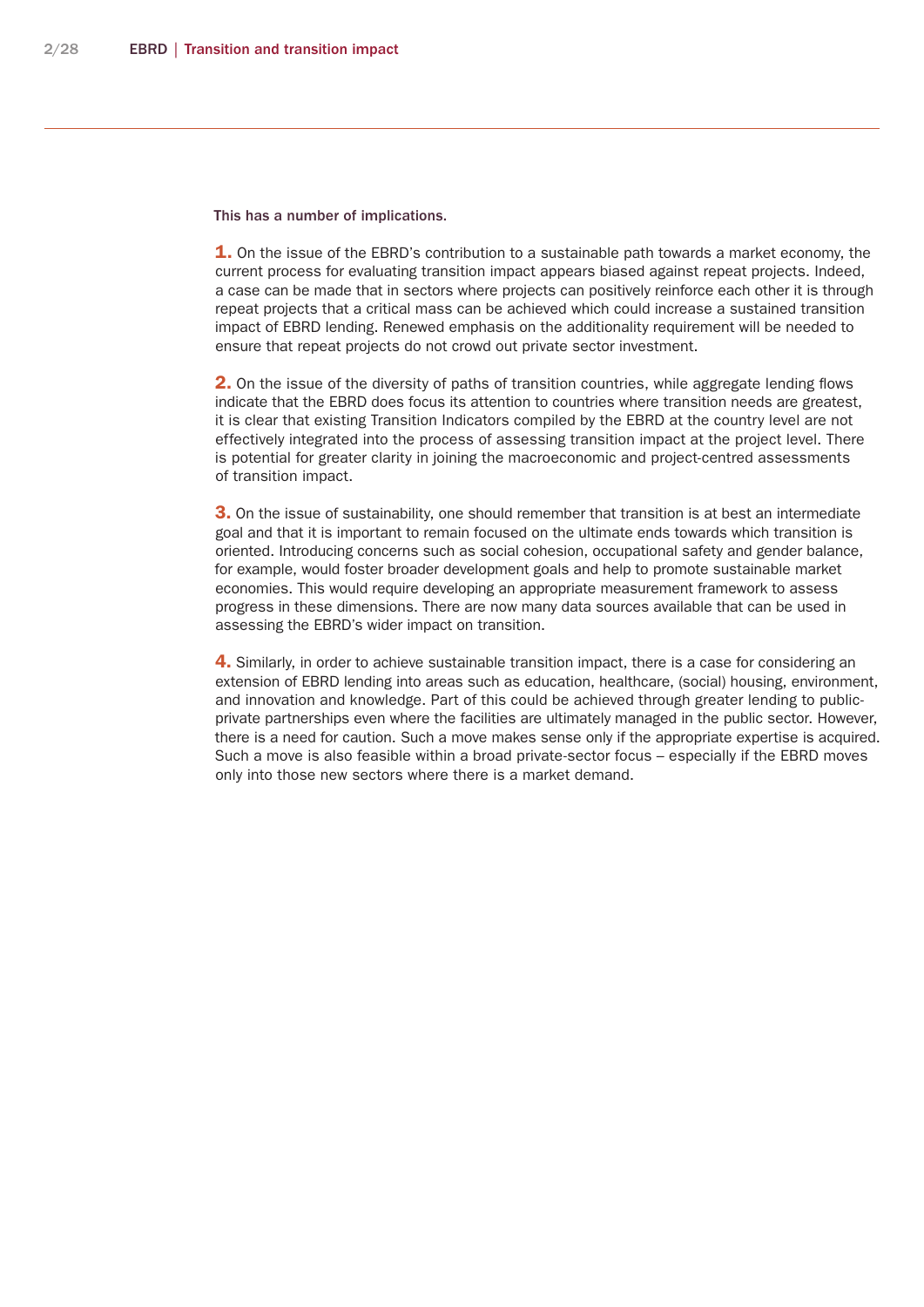### Foreword

### 44 77

The meaning of transition has changed in some fundamental ways after 20 years.

The EBRD has been actively engaged in its countries of operations for nearly 20 years, guided by its mandate to aid transition towards open, market-oriented economies, to promote private and entrepreneurial initiative and to assist in structural and sectoral economic reforms, including de-monopolisation, decentralisation and privatisation.

The EBRD's Office of the Chief Economist (OCE), which over the years has developed the intellectual underpinnings of the transition concept and its application to countries, sectors and projects, is reviewing the transition concept and its relevance to the changed context after 20 years of demonstrable progress. Transition priorities are evolving in response to a set of important developments and observations.

- $\blacksquare$  The meaning of transition has changed in some fundamental ways after 20 years. Although the original purpose of the Bank – to foster transition to open, market-oriented economies and democratic systems of government – remains valid and relevant, there has been some rethinking on the start and end points of the process. Most importantly, what has emerged over time is the recognition of a need to rethink the appropriate role of the state and to refocus attention on the qualitative rather than the quantitative dimension of transition – that is, not just markets, but well-functioning markets; not just regulation, but effective regulation.
- Although much of the region has made substantial progress in market creation and privatisation, there is wide variation across the transition countries and across sectors. Some of the most basic aspects of transition – for example, economic restructuring, large-scale privatisation and trade reorientation – have not occurred in

some of the less advanced countries in the region. There is no unique endpoint for transition, either at the sectoral or the country level, as countries will differ based on their political and economic culture and in how they perceive the optimal division of labour between the state and the market, how to redistribute wealth and meet social needs, how to organise production in certain strategic or politically sensitive sectors, and so on.

- $\blacksquare$  The impact of the global financial crisis on the region has been severe and will be lasting, at least in part of the region. There have been some setbacks in the transition process, for example with actual or potential re-nationalisation of banks and some major corporates and a greater role for the state in economic affairs. While most of the countries in the region are likely to remain on (or return to) the path towards building well-functioning, market-based economies, the crisis has revealed the fragility of some past transition achievements and the weaknesses of the dominant growth models that were adopted.
- **E** Energy efficiency and climate change are important issues which intersect with, and can be an important part of, the transition process. Excessive energy use and harmful emissions are the result of a systemic market failure to internalise the costs of environmental damage caused by industrial projects. The region will need to shift more emphatically to a low-carbon growth path, which has implications for the Bank's operations within its existing mandate and for the current methodology for assessing the impact that projects have on transition.
- **Formation of knowledge-based industries** is an essential part of the transition process and can underpin sustainable growth. So far, the transition countries have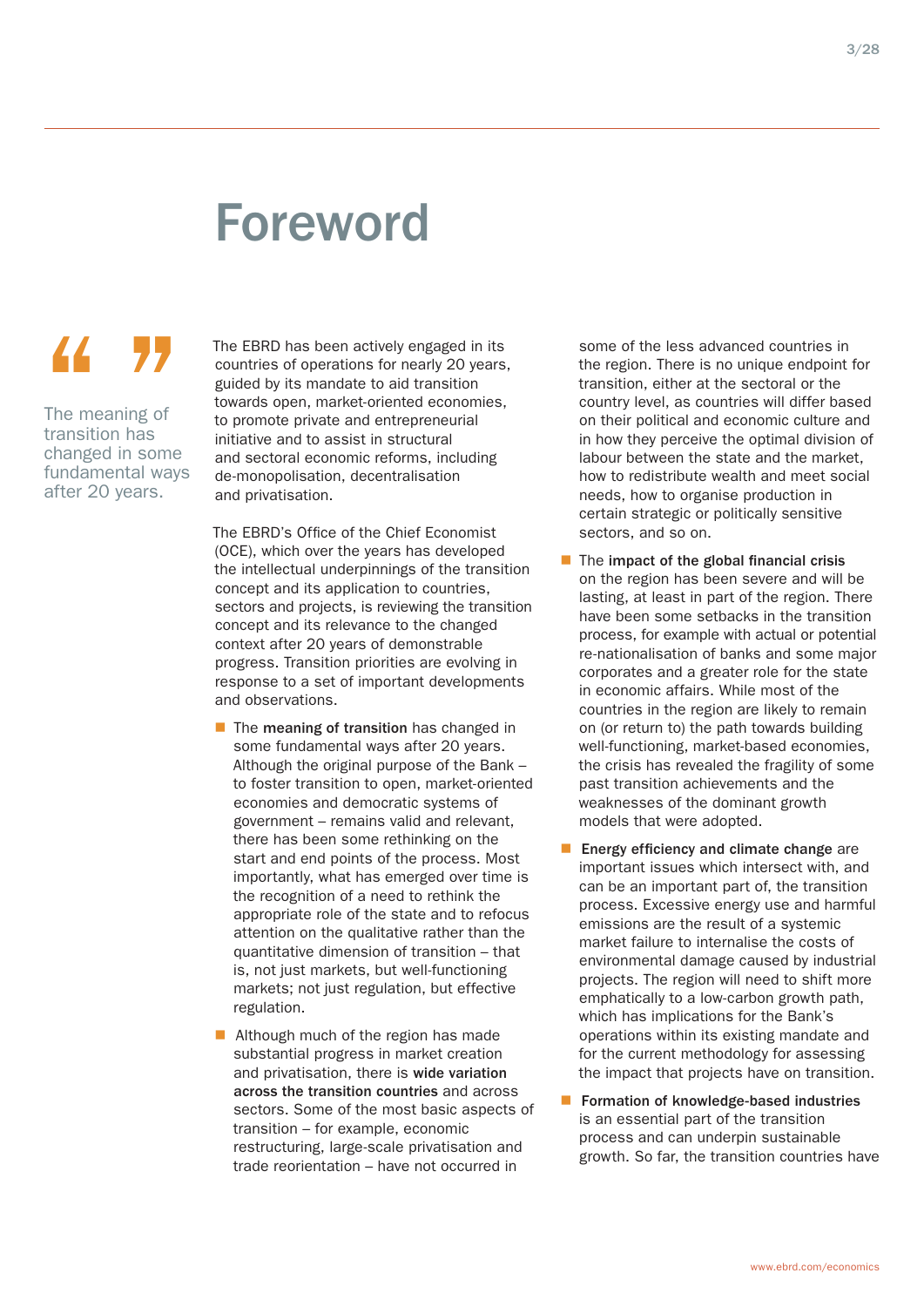not succeeded in translating their relatively good stock of human capital and infrastructure into globally successful innovation. To promote this further, it is necessary to strengthen the institutional framework, foster competition and increase productivity to levels experienced in well-functioning market economies and to allow greater responsiveness to changing market conditions.

The OCE review is fundamentally about holding up to internal and external scrutiny its methodology for assessing and measuring transition and the transition impact of Bank projects.

For this reason, OCE engaged three prominent academic economists with extensive policy experience to critically examine the Bank's core concepts and OCE's methods, bringing to the task a deep knowledge of the ways in which thinking in the economics profession on development has shifted over the years. The experts were chosen not so much for their knowledge of transition as such or of the region, but for their general qualifications, their standing in the profession and ability to place the Bank's mandate and modes of operation into a larger context. In the process of preparing the report the external experts have interacted closely with OCE and discussed extensively with other Bank staff and Board directors.

This Report, which concisely fulfils its mandate, is broadly reassuring. It praises the Bank for remaining focused and for embedding its mission of promoting transition into its corporate culture. While acknowledging that the basic methodology for assessing transition impact is sound, the Report also convincingly argues that the methodology

should evolve and adapt to changed conditions and should better reflect current economic thinking, primarily about dynamic institutional change and the role of the state in economic development.

As well as giving an overview of the objectives for change, the Report also provides some useful guidelines and suggestions. However, in line with the mandate, it is not prescriptive.

Erik Berglöf Chief Economist *January 2010*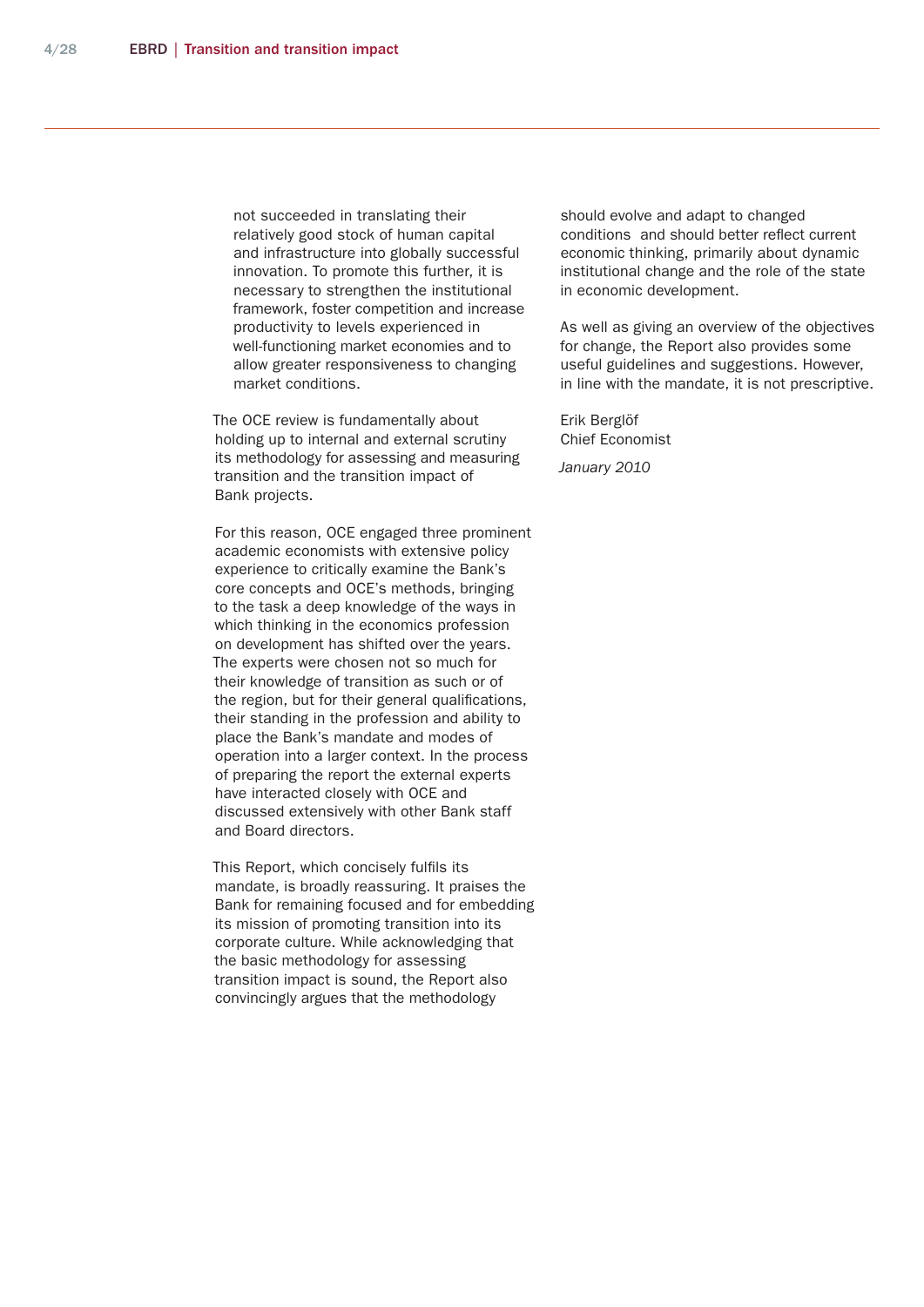### Introduction

About 20 years ago, the post-communist countries of central and eastern Europe (CEE) began a major political and economic transformation. To assist this process, OECD countries established a new international financial institution, the European Bank for Reconstruction and Development (EBRD). The purpose of the Bank was "to foster the transition towards open market-oriented economies and to promote private and entrepreneurial initiative in the CEE countries committed to and applying the principles of multiparty democracy, pluralism and market economics."<sup>1</sup> At that point, the general endpoint of that transformation was clear: a democratic political system and a market economy.

Especially as the Articles of Agreement also stipulated that the EBRD's main mode of operation should be financing individual projects working predominately with the private sector, it was necessary to monitor progress, have a tangible process of measurement and find ways of bringing this in to the EBRD's operations. The landmark document in this process is a paper by Nicholas Stern and Hans Peter Lankes in 1997. They argued for three main criteria for assessing transition impact: (i) contributions to competitive market structures; (ii) contributions to institutions and policies that support markets; and (iii) contributions to market-based conduct, skills and innovation.

The Stern-Lankes approach to measuring and monitoring the transition impact of EBRD projects has provided a practicable and flexible framework, which has served well in the past ten or more years. Yet, recently, as transition has progressed, there has emerged a substantial heterogeneity across the EBRD countries of operations. Also there has been a growing need for an updated definition of the transition process, and therefore for a

more nuanced approach to measuring the transition impact of individual EBRD projects.

As part of the process of reflection on these issues, the EBRD's Office of the Chief Economist (OCE) commissioned this paper. The authors were invited to interview key members of staff and, based on recent research in the economics of institutions, develop an operational definition of transition that could help the EBRD pursue its mission in the changing environment.

A review of the intellectual basis of the mandate of the EBRD is timely for two reasons. First, there are now twenty years of transition experience to draw on. Second, thinking in the wider economics profession has developed over this period – in large measure influenced by the transition experience, but also in response to wider economic developments.

The aim of this paper is to foster a fresh debate on how the EBRD monitors its impact on transition and how it incorporates this into its lending strategy. While focusing on transition has proved useful to the EBRD, the notion of transition is somewhat passé. Transition was, and is, part of a wider process of dynamic institutional development in which economies develop a balance between state and market that enhances the well-being of citizens. Such considerations lead naturally to an eclectic mix of public and private responsibilities in the economic sphere. It is important to recognize that there are areas where increasing the role of the market is contentious and that there are multiple solutions to providing an effective market economy that serves the needs of citizens.

Within this wider context, there is a role for EBRD lending to promote broader social ends than those currently encapsulated in transition

1. Article 1 of the Agreement Establishing the EBRD.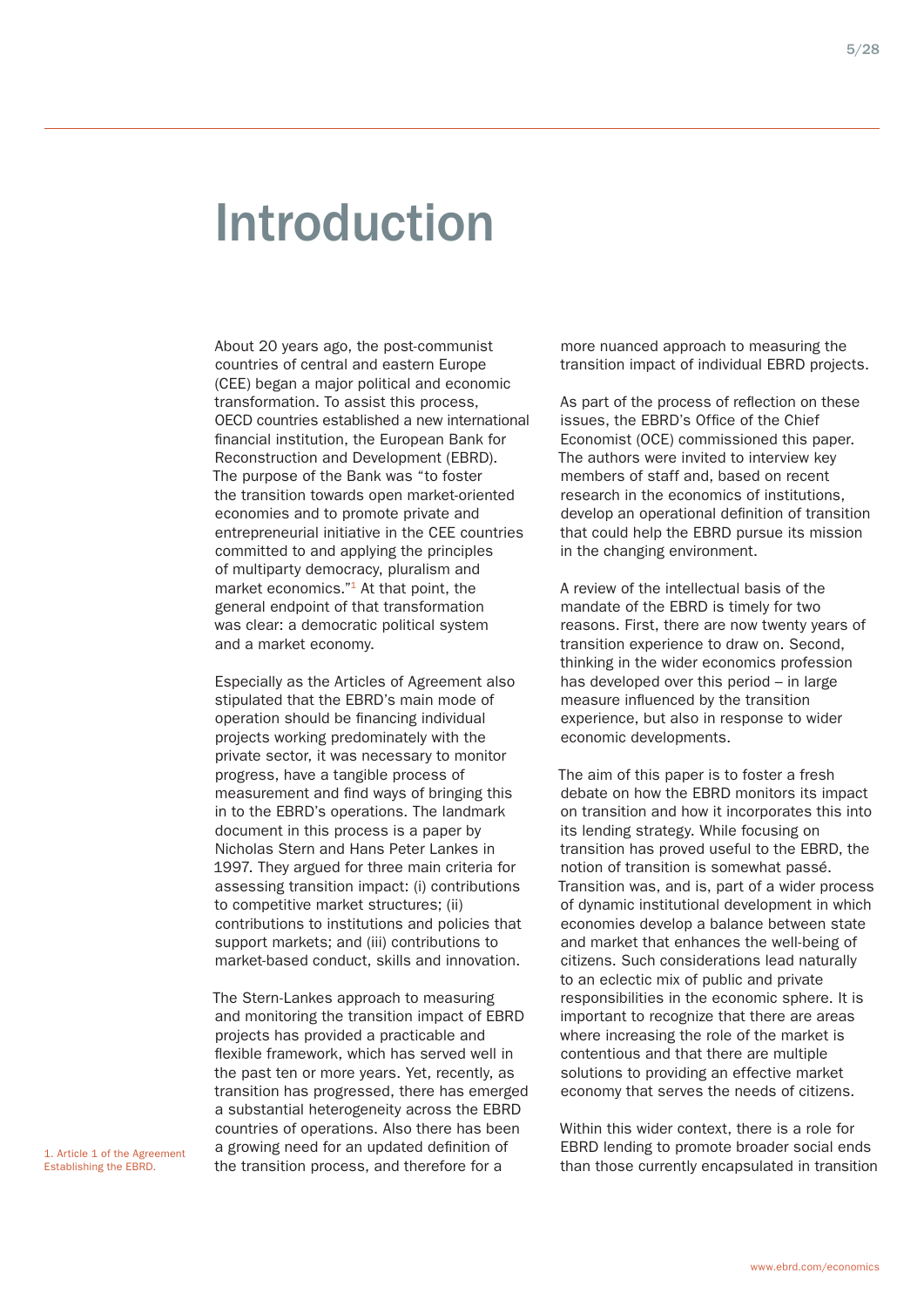impact and measured through well-defined transition indicators. It is appropriate to have a debate about the content of these goals and how they are monitored. There are now many more data sources available for this than in the past. As part of this, it is relevant to give thought to the way that impact is achieved and whether a program of lending in an area is justified to achieve a larger and more lasting impact.

This report is being written at a time of considerable global economic turmoil, which is severely affecting the EBRD's client countries. This turmoil will doubtless lead to a re-evaluation of the experience of the past twenty years, in particular the consequences of liberalization, globalization and financial development. While acknowledging that the current global economic circumstances put more weight on crisis management in the EBRD's priorities, this paper is focused on its *raison d'être* over a longer time-horizon.

The remainder of the paper is organized as follows. Part 1 provides a review of the relevant literature on the role of market supporting institutions in a successful market economy. Part 2 describes the present system of project evaluation as well as making proposals for specific improvements. Part 3 discusses broader potential avenues for the future development at the EBRD. Part 4 concludes with recommendations.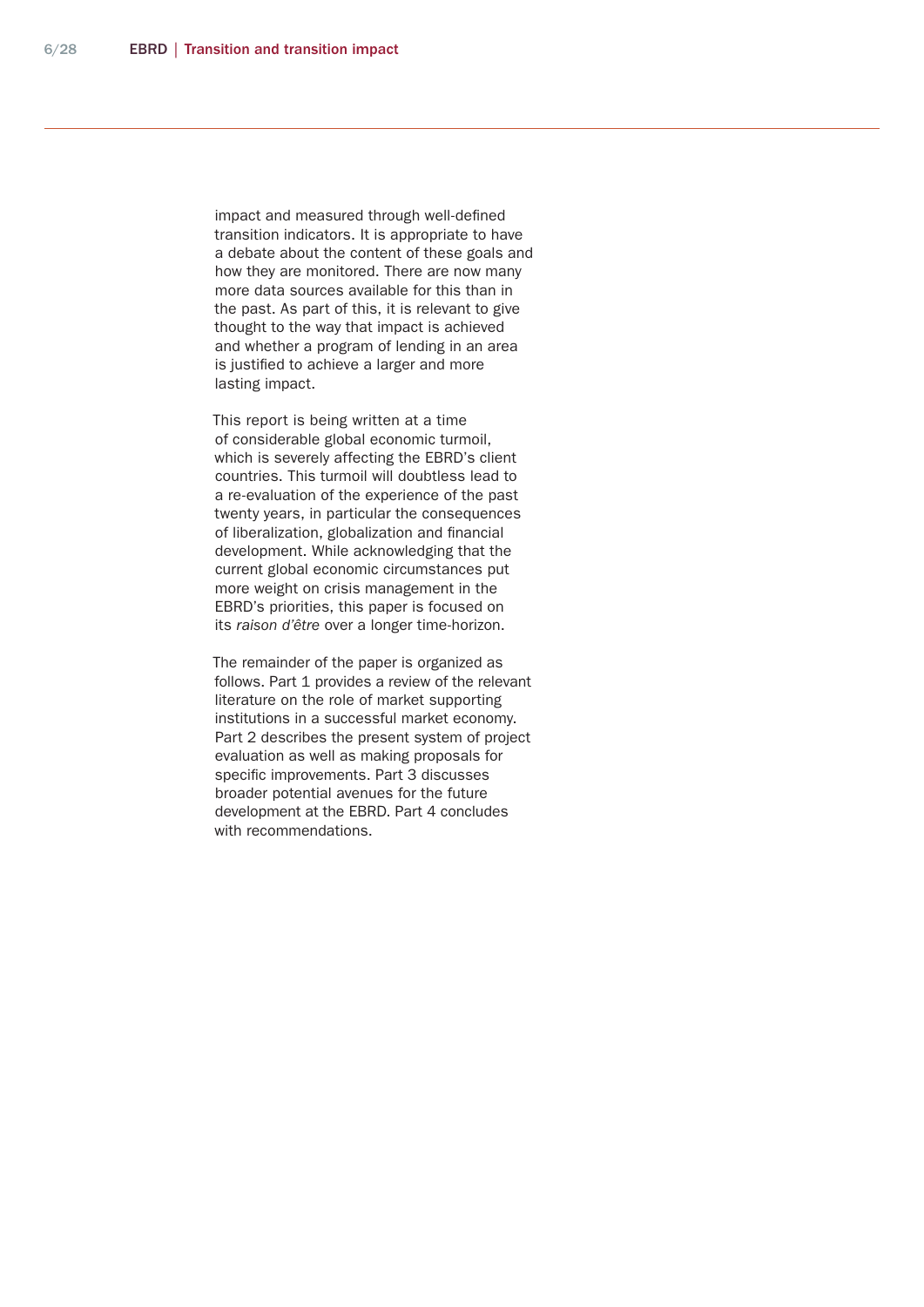### Part 1: Structural and Institutional Transformation

#### 1.1 The Role of Market Supporting Institutions

For many years, mainstream economics largely took for granted the institutions needed for a market economy to flourish. This contrasted with the classical economists such as Smith and Marx, who were preoccupied with how property rights and legal systems underpinned markets. Much mainstream economics was largely sympathetic to the potential for central planning to do as well, or better, than markets even in the production of purely private goods. But a post-war consensus emerged that saw a sharp divide in responsibility between the state and the market based on whether a good was private or public. For the production and distribution of private goods, competitive markets should (by and large) work well. However, for goods with wider social benefits (so-called public goods) state provision was the presumed solution. Alongside this division of responsibility lay a richly developed theory of market failure and a set of recipes for fixing such failures through regulatory means.

Over time, however, economists have become increasingly dissatisfied with the way that decision making is conceived in this framework. The underpinning institutions for competitive markets to flourish cannot be taken for granted. Equally, the state as an institution has to have appropriate incentives to deliver its mandate. These concerns underpin the modern institutional approach to discussions of the appropriate role for states and markets.<sup>2</sup>

In light of this, two distinct fault lines can be seen which shape many of the modern debates about the boundary between state and market.

The first fault line emerges around the competence of the state as an institution to allocate resources. One of the virtues of the market is the fact that knowledge is decentralized and fosters creativity and innovation at ground level. But every modern state also recognizes that some economic activity requires a degree of central coordination. Many activities have external effects such as their environmental impact for which a central strategic hand is needed. There is also broad acceptance that efficiency benefits from the market can be worth sacrificing in the social sphere to achieve greater social cohesion.

The second fault line stresses the role of competing interests. The supporting case for state intervention often turned on the motivation of planners as benevolent maximizers of a uniquely agreed concept of the social good. It is hard to see what realistic set of institutions of governance would guarantee this. Moreover, the notion that there can be a single vision of the social good is questionable. A key role of political institutions is to find ways of resolving conflicting views about how society should be governed. Markets in this world are also an expression of diversity, allowing individuals to be empowered by exercising choice over what they consume – this is the libertarian case for markets. But market economies also generate powerful interests that try to influence the state in malign ways. Producers will often use that influence to lobby for protection against competition. The key governance problem is to devise a system of government which allows the benefits of the market to flourish while holding such interests at bay. Private market economies that do not resolve these issues generate popular resentment, which can undermine the efforts to privatize market

2. See, for example, Dixit (2004) and Djankov et al (2003).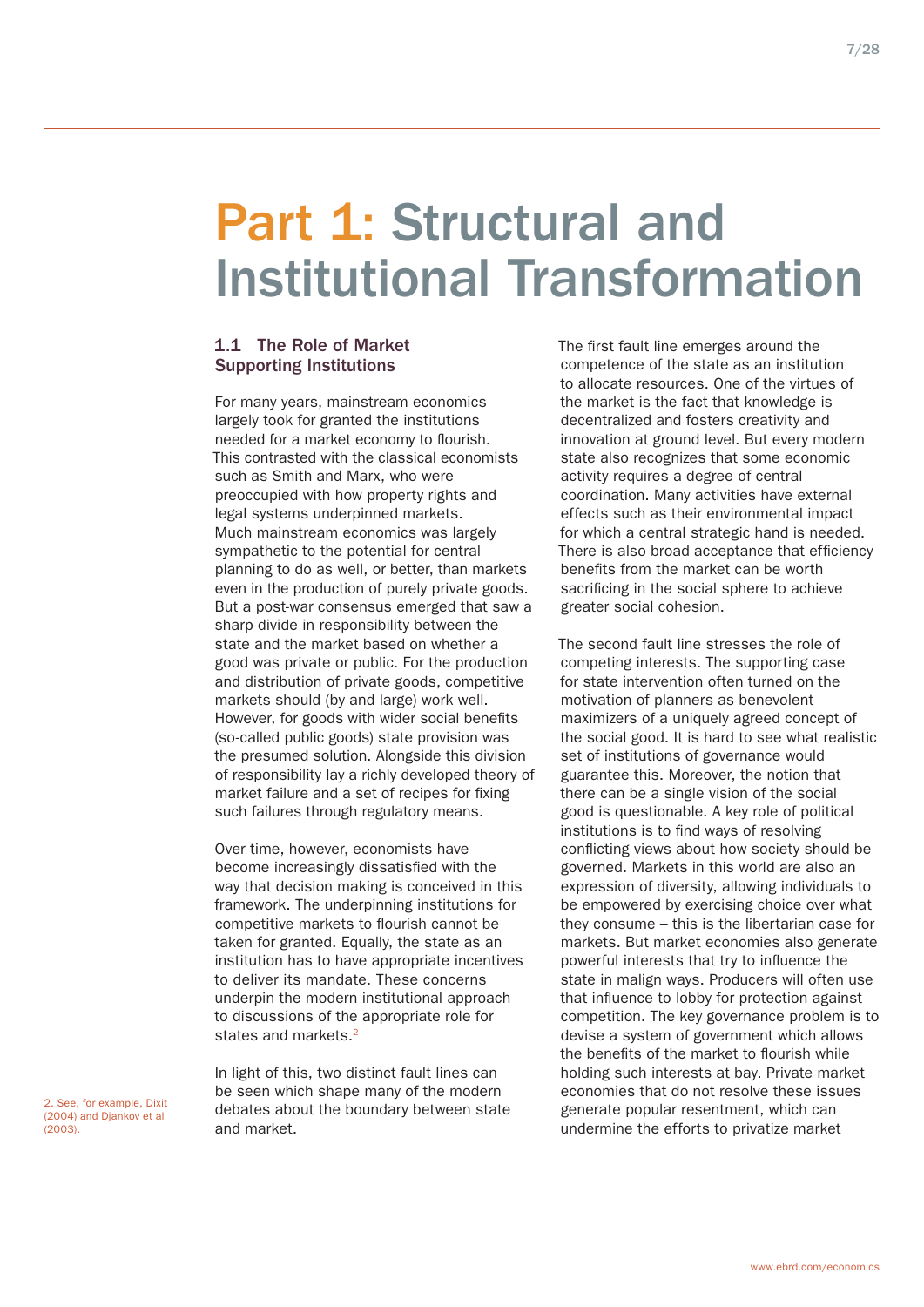activity. Indeed the traditional Marxist critique of the market economy was born out of a view that unfettered markets lead to social injustice.

Against this background, the modern economics literature now thinks hard about the role of market supporting institutions – those public institutions that stand behind markets and make them work. Thinking is heavily influenced by political economy issues – understanding that problems of governance combine economic and political concerns. It is not enough to wish that the state be effective – it is important to understand the institutional structures that make it so.<sup>3</sup>

This approach leads easily to a shopping list of important market supporting institutions which help to ensure that markets can serve to promote broad notions of social good. Effective markets require: a functioning legal system to enforce contractual obligations; regulation to deal with external effects and concerns about social cohesion; property rights protection – for both physical and intellectual property; and competition policy. Without these in place, the case for allocating resources through markets is more questionable.

It is now understood that the best way to provide these is through building effective state institutions. Note that by "state", we also include the idea of giving a role in the public sphere to a number of potential "watchdogs", namely the press, consumer representatives, labour and business unions and NGOs more generally. These institutions can favour a sustainable market economy by fostering accountability and a proper balance of power within society. (Of course, imbalances that generate status quo biases when reforms are needed should be avoided.)

The focus on institutions emphasises the role of rules, i.e. processes that deliver outcomes. In modern parlance, the notion of an institution is frequently defined as "the rules

of the game"<sup>4</sup>. Sustained change comes from redefining these rules and exploiting the incentives that they create.<sup>5</sup>

To see why institutions matter crucially, consider the concrete example of building a competition authority to assess when market power is being abused by private firms. There are four main functions: (i) a referral function in which any firm that is suspected of abusing its power is referred to the authority; (ii) an investigative function in which the claim is subjected to evaluation; (iii) an adjudicative function in which the firm is given the opportunity to defend itself and to have the evidence heard; and (iv) an enforcement authority which considers remedy and makes sure that it is implemented. Of course, underpinning this there need to be statutes in law that make abuse of market power illegal in the first place. However, without the necessary competence of the institutional structures at these four stages, the formal legal structures can be irrelevant. A good law that is poorly institutionalized may be worthless.<sup>6</sup> The credibility of the state in regulating markets is built over time by showing that the structures are effective, i.e. are not subject to corruption and delay and are staffed by competent regulators who take their jobs seriously. These are major investments in state capacity that can sometimes take years or even decades to build. However, without them the textbook case for markets is easily undermined.

What has been described for the case of competition policy is also true, mutatis mutandis, for other policies crucially needed to foster a sustainable market economy, like consumer protection, worker protection, investor protection or financial regulation in particular.

The above considerations confirm that the preconditions for an effective market economy have to be delivered by the state. Hence, development of appropriate institutional structures for markets should progress

3. There is now a rich literature on these issues by economists – see Besley (2006) and Persson and Tabellini (2000) for reviews of aspects of the modern political economy literature.

4. See North (1990).

5. See Acemoglu et al (2001) and Engerman and Sokoloff (2002) for arguments along these lines using an historical perspective across the world.

6. For example, Bhattacharya and Daouk (2002) and Bhattacharya et al (2008), who show that if the law against insider trading is available but not enforced, the outcome may even be worse for the capital markets than having no insider trading law at all.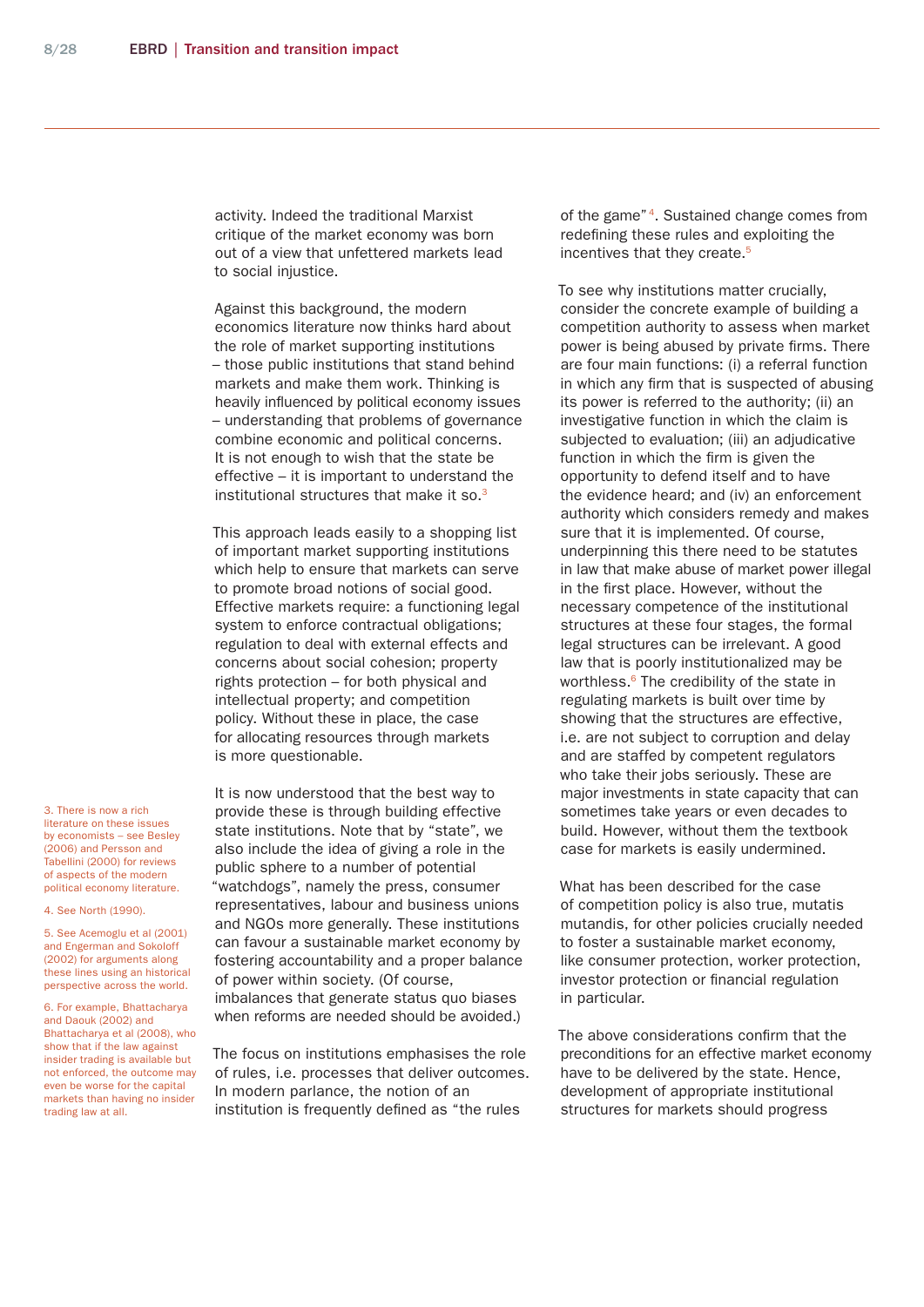9/28

hand-in-hand with changes in state institutions. This approach gives a central role to political economy – understanding incentives in the public as well as the private sphere. This framework applies at any level of development and to any country. Recent events have shown that even established democracies/market economies always have to adapt to challenges, and building effective institutions is the way to guarantee this in the long term.

Although there are broad principles including accountability, legitimacy (effective authority), transparency and competency that underpin effective institutions, it is hard to argue that there is a unique level of optimal institutions. This is likely to result in a certain degree of institutional pluralism with the specifics of institutions being influenced by the unique cultural, historical and economic circumstances of each country. The one-sizefits-all solution cannot be justified on practical or theoretical grounds.

This point is amply illustrated by the history of the states that now comprise the European Union (EU). While the EU has pursued harmonization in a number of spheres, the institutional diversity is still remarkable. While all are democratic, the exact rules and constitutional procedures remain diverse. Many forms of regulation also vary widely. There is close to no convergence in the social spheres with different models for running health, education and law and order. Perhaps even more striking is how far this still applies to the States of the U.S.A. despite their long-historical ties to a single federation. For example, states use different systems for selecting their judges, have different levels and coverage in minimum wages, run different systems of worker protection against injury and have different systems of insurance regulation.

Viewed in this context, the end point of transition is murkier than it might seem on the basis of a simplistic view of states and markets. The content of an idea like transition becomes less clear beyond a point. The content of all the distribution and taled policy strategies. Definition and take the more transparent so that and Tabellini (2008).

But that does not make transition an empty concept. Indeed for the first phase of the exit from communism it had some clear implications. This was particularly clear-cut in the privatization sphere. The arguments for decentralized private production applied unambiguously in the production of a wide range of private goods. By placing them in the private sphere, there were clear governance benefits too, limiting the potential for industries to act as special interests. However, without appropriate regulatory oversight, it is evident that such interests can thrive equally well when firms are private.

Even from the start there were contested spheres, prime examples of which are public utilities such as power generation and provision of public transportation services. These are particularly important in the EBRD client countries due to the potential environmental impact. But whether ownership should be private or public to achieve the best outcome is far from clear a priori. The consensus view now downplays the role of ownership relative to other factors. The crucial point is the environment in which firms operate and the incentives that this creates. It is now thought that setting up transparent, competent and efficient institutions to ensure that these industries are run in the public interest matters more than who owns the assets.

One important issue is the extent to which effective market economies require democracy. It is hard to reach a definitive view on this.7

There is, unsurprisingly, a strong correlation between prosperity and democracy, as there are reasons to believe that democracies do tend to have features which are likely to make them economically more successful in the long run. These include a greater institutionalized ability (through regular elections) to replace failed leaders and to turn around failed policy strategies. Democracies

and Tabellini (2008).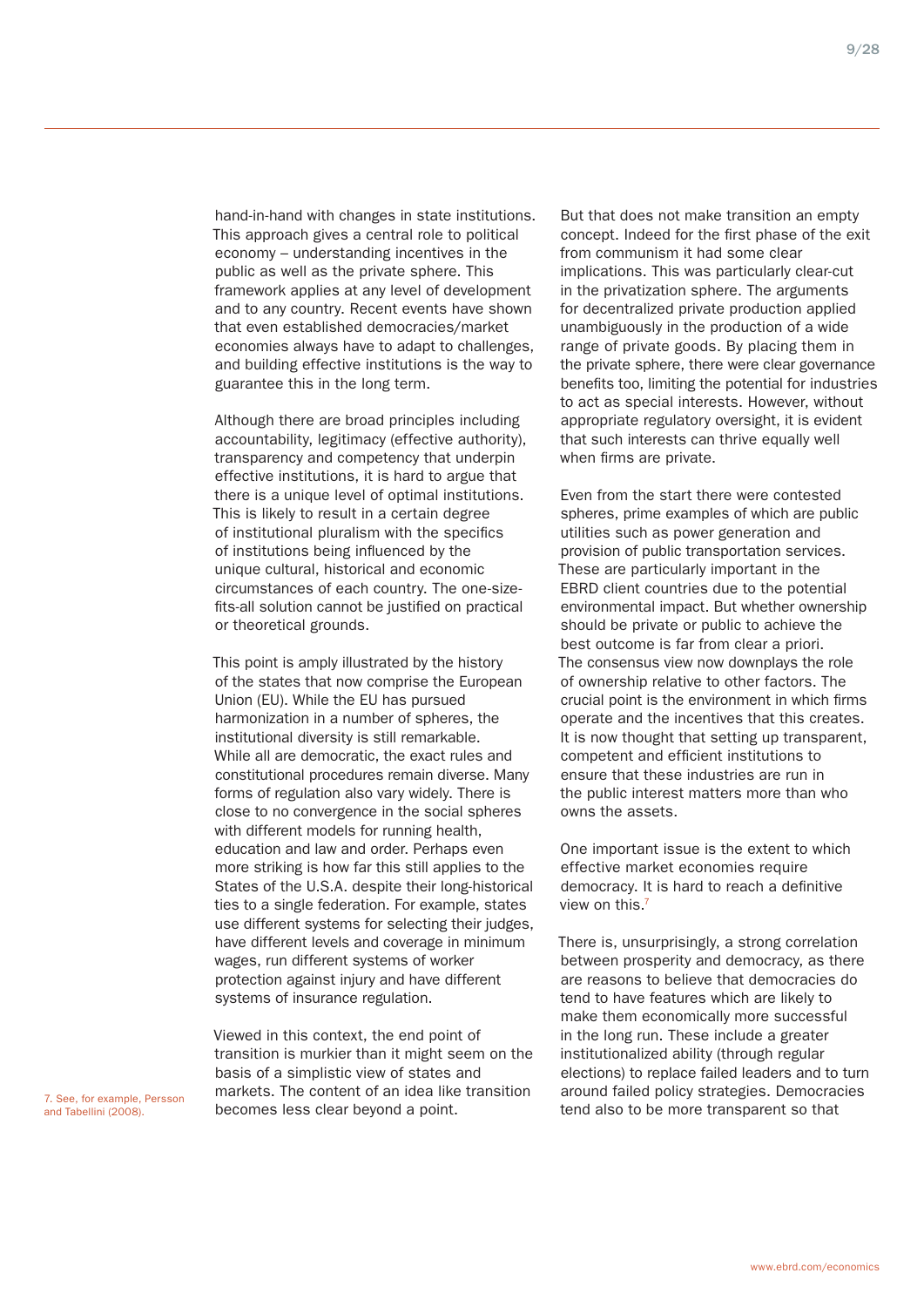public institutions are subject to greater scrutiny and those that run them are more likely to be held to account by their citizens. The between-country correlation between democracy and the level of corruption is strong which, although not amenable to a causal interpretation, is reflective of some general differences in governance.

As far as supporting effective markets is concerned, the link with democracy is however indirect and, reflecting this, the experience is heterogeneous. On the whole, being democratic is positively correlated with a range of measures of regulation and protection of private property. However, there are plenty of examples of successful autocracies and unsuccessful democracies. In issues of governance, it is important to dig beneath the broad labels like autocracy and democracy and look at specific institutional structures. In practice it is extremely difficult to measure this in systematic ways. Measuring specific institutional differences such as the form of the electoral system or checks and balances is a useful start. But it is much more difficult to measure informal institutions and cultural norms which could be equally important in shaping how formal institutions work.

Summing up, this brief discussion emphasises that three things matter to a successful market economy:

- $\blacksquare$  The competence/efficiency of producers.
- $\blacksquare$  The balance of interests between producers and wider social goals.
- $\blacksquare$  The institutionalization of solutions to regulatory issues.

#### 1.2 Complementarities Between Market Development and Institutions

While thinking among economists has progressed on these issues, a key question for this paper is how to operationalize these ideas in the EBRD's lending strategy. The EBRD's mandate to lend in a way that supports transition effectively already acknowledges the importance of complementarities between market development and wider goals.

Three questions flow from this. First, how should transition goals be framed conceptually? Second, how can progress be made on measuring progress towards these goals? Third, how can this be brought into a lending strategy?

The above discussion emphasised that a core intellectual theme to organize this thinking is in terms of how to support effective institutional change that can strengthen the operation of markets and to ensure that these markets best achieve broader social benefits. This means sufficient competition, effective regulatory oversight, as well as wide acceptance that the market mechanism is the best way to allocate the goods in question. Markets for health and education, for example, are controversial because there are questions about the social acceptability of the outcome when prices play a role in these spheres.

Institutional change that accompanies market reform and improves the working of the market is at the heart of the idea that states and markets are complements. For transition to a market economy to achieve tangible social benefits, markets must be effectively regulated and there must be legitimacy to the distributional outcomes. To say that market development supports transition in a wider sense flows from the idea that it can contribute to achieving wider social goals. And transition impact is best measured in relation to those goals.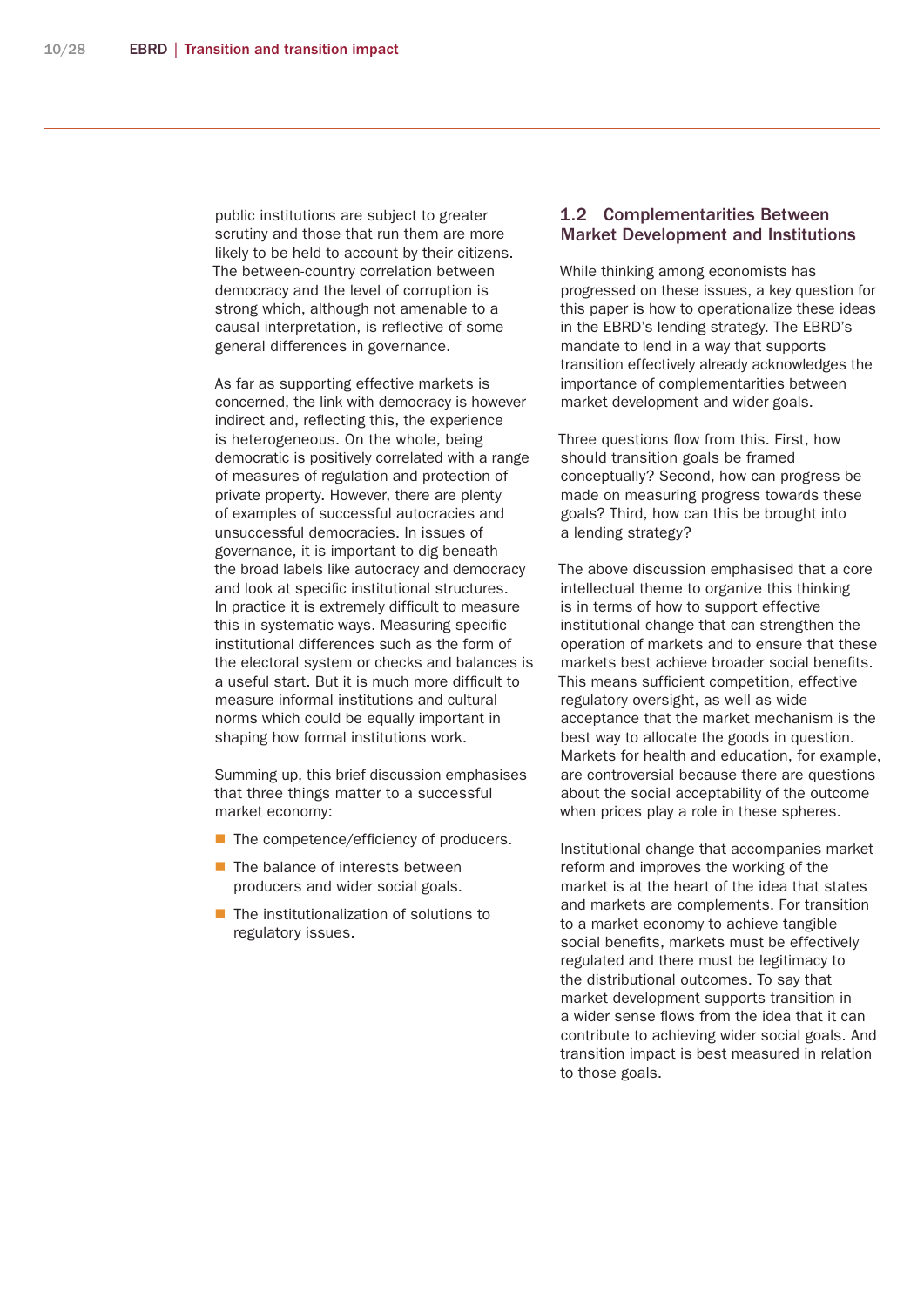### $\overline{\mathcal{L}}$

Institutional change that accompanies market reform and improves the working of the market is at the heart of the idea that states and markets are complements.

The EBRD's core business is lending to projects, and it is committed to factoring in transition impact in its project lending criteria. Its basic approach to address this is based on three principles: sound banking, transition impact and additionality. These are intimately linked.

For EBRD lending to have any transition impact, it must be that the projects supported have catalytic power, i.e. lead to the support of projects which would not otherwise be funded. Thus, additionality is a necessary condition for the EBRD to have transition impact.

In terms of economic principles, the notion of transition impact is equivalent to arguing that the pure private return to lending must be supplemented by a suitable concept of social return with the divergence being the impact on transition. Given the requirement that all projects meet sound banking principles, this makes economic sense under the assumption that transition countries remain capital constrained, i.e. there are more potential projects that meet sound banking principles than could be funded out of normal capital inflows.

This last assumption appears entirely plausible for the initial period of transition and for the current situation. However, it is more questionable during the period immediately preceding the credit crunch. But for the foreseeable future, the role of the EBRD in achieving additionality is beyond question.

Individual projects are marginal to achieving transition – almost no given project can be expected to make a significant difference on its own. However, collectively, projects can have a macro-economic impact and hence support transition. But to have that impact, it is necessary that the same consistent and coherent principles of transition impact are applied for all individual projects. It is also important that, at any point in time, these reflect the highest priorities of each country. The recent literature implies that these

priorities do not have to be similar in all transition economies. There may also be scope for promoting complementarities – if some sectors of the economy under perform, then they could be supported through projects.

Suppose, for example, that there is a series of projects in the power sector. If these are all structured on the basis of best practice in terms of governance and environmental benefits, then their collective impact can be larger than the impact of any project in isolation.

For example, such projects can establish a norm for the sector that is adhered to by other firms. It can also lead to demonstration effects in which other firms emulate best practice. There may also be political benefits – the voice of vested interests that argue that good governance and environmental soundness cannot be achieved will be diminished. So projects that are not individually large in economic terms can have wider impacts. It is the cumulative effect reaped from such changes that can make a difference.

This may have implications for a lending strategy. It will become important to see whether projects in an area need to be joined together to achieve a wider impact rather than having isolated projects across an economy. Below, we will discuss in more detail the pros and cons of a programmatic lending strategy in the context of achieving wider transition impact.

In anticipation of that, it is worth thinking about how critical mass in projects can change market supporting institutions in theory. There are many possible policy routes towards this and we will give a few illustrative examples.<sup>8</sup>

First, promoting competitive markets has the benefit of reducing the potential for significant large firms to exercise political power. This supports the Stern-Lankes focus on the importance of market competition and the fact that competition policy is a key part of the Transition Indicators. It is more likely that a competition authority will be captured in a

8. See Roland (2000) for further ideas.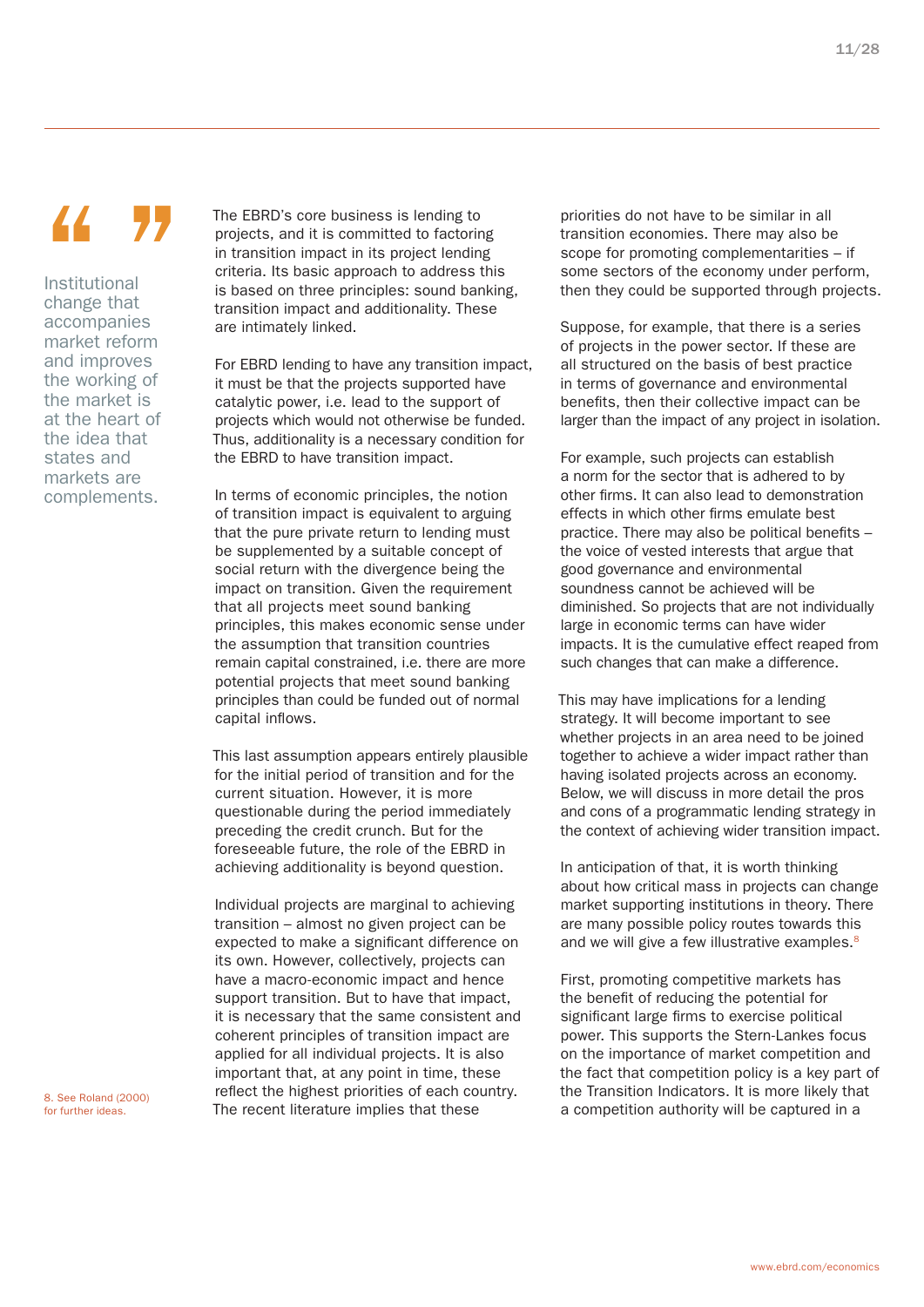world where economic power is more concentrated. So focusing project lending on where there is a significant competitive benefit remains an important goal and is more likely to be successful where this is an explicit strategic priority.

Second, limiting the ability of politicians to interfere in the workings of private firms is also an important way of supporting an effective market economy. This can, for example, distort competition to the extent that firms now face a soft budget constraint. This is recognized in the EBRD's governance and enterprise restructuring transition indicator. This may become a particularly difficult issue in the current economic climate as popular support for specific industries gathers strength. It is already clear from the experience of the EU that there is major pressure for public support, for example to the car industry.

Third, public procurement practices that favour specific firms may also have a corrosive effect on competitive markets. Thus, measures that make sure that such processes are open and transparent are important. This is partly reflected in the EBRD's price liberalization transition indicator.

Fourth, how far decentralized government is able to better promote less arbitrary state interference in markets has been widely debated. It can be argued that federalism can be market preserving because of its beneficial effects in disciplining governments.<sup>9</sup> Competition could also improve infrastructure provision as local governments "compete" to attract firms into a locality. Thus, support for local government infrastructure projects can be thought of as having this indirect benefit in affecting inter-governmental

competition. In general terms, the Transition Indicators put weight on infrastructure reform as a key supporting investment for markets.

Fifth, the goal of supporting institutions in EBRD countries moving towards EU accession is a useful focal point for many market supporting investments. Given the institutional constraints that are placed by the EU as part of single market principles, there is a need for clear ground rules between businesses and the state. Of particular importance are the EU state aid rules which severely limit state intervention to support specific firms except on an open and transparent basis and according to specific principles. The EU is also playing an increasing role in competition policy and areas of business regulation.

Although the existing Transition Indicators do provide a useful framework to reflect how an effective market supporting environment is emerging, there is certainly scope for revisiting their formulation in light of the discussion in this section.

9. See Qian and Weingast (1997).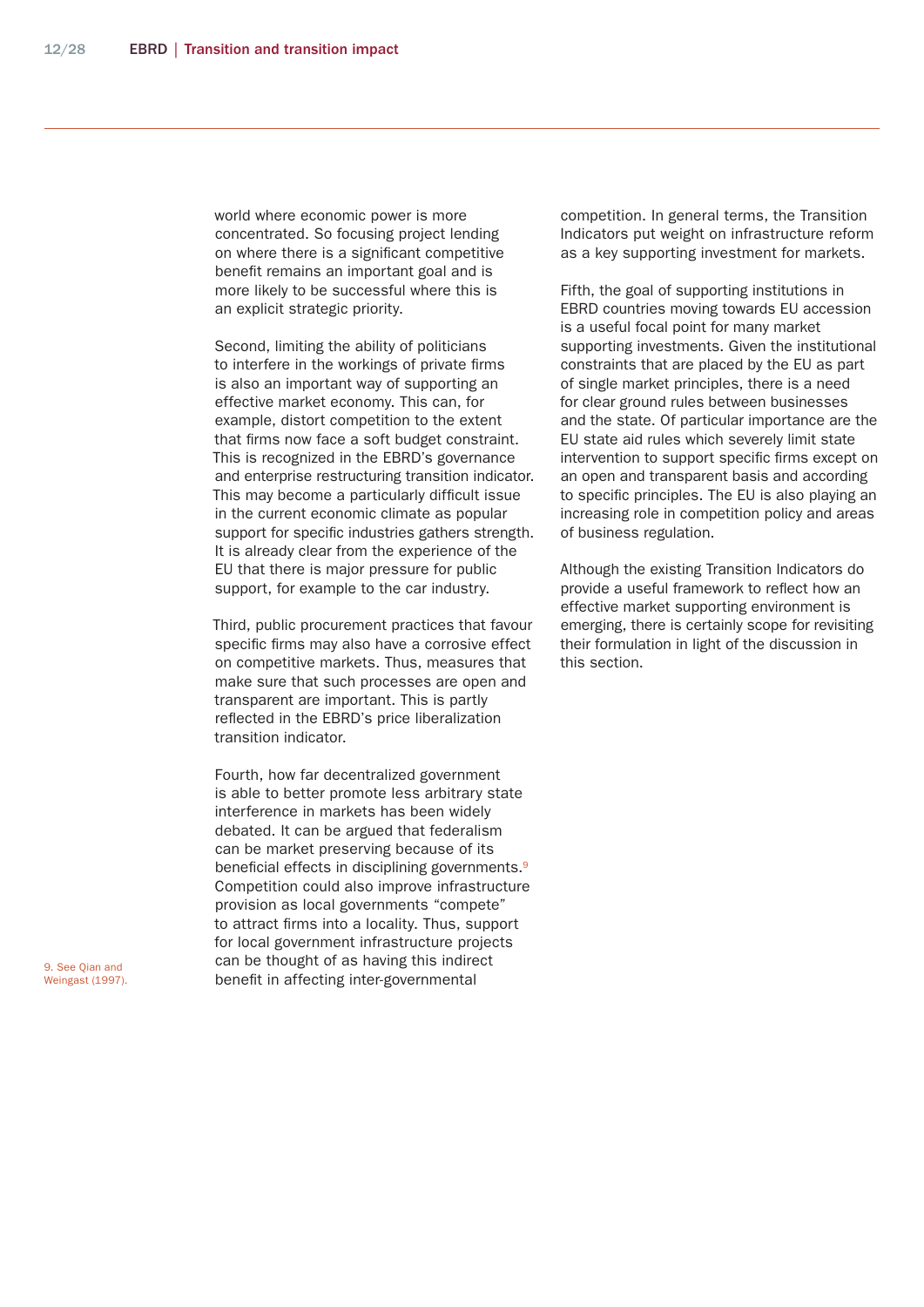### Part 2: The Role of the EBRD in Transition

#### 2.1 Principles

The Bank's mandate is to promote transition towards a market economy mainly by financing individual projects, working predominantly with the private sector. $10$  The EBRD differs from other international financial institutions (IFIs) in several respects. First, it has a limited geographical remit (recently, however, it has been expanded to include Mongolia and Turkey). Second, it has a clearly defined mandate of promoting transition towards open market-oriented economies. This implies, at least in principle, a limited lifetime: once the transition is accomplished, the Bank should cease to exist.<sup>11</sup> In this sense, the EBRD is different, for example, from the International Finance Corporation (IFC). The EBRD's mandate of promoting transition is quite narrowly defined while the IFC's mandate is "reducing poverty and improving peoples' lives".12

Third, the Establishing Agreement is also very specific on how the EBRD should achieve this goal. According to the Agreement, the Bank should promote transition through lending to individual projects, predominantly in the private sector.

#### The EBRD's purpose. (From Article 1 of the Establishing Agreement.)

*In contributing to economic progress and reconstruction, the purpose of the Bank shall be to foster the transition towards open market-oriented economies and to promote private and entrepreneurial initiative in the countries of CEE committed to and applying the principles of multiparty democracy, pluralism and market economics.*

The fact that the EBRD's mission of promoting transition is rather narrow has clear advantages for accountability of the Bank's operations. However, as we emphasised in Part 1, transition per se is not a final goal and should be seen as part of a wider remit to support markets in order to improve people's lives.

Interpreting transition in this instrumental way largely diffuses the need to define the mandate more broadly. For example, it might be suggested that the EBRD should adopt broader goals such as poverty reduction, increased well-being, gender equality, social cohesion or environmental sustainability. A further issue is whether the EBRD should finance projects that promote those broad goals in its region that are not related to transition.

We will revisit these issues in Part 3 of this paper. The EBRD has, so far, focused on transition goals only. And in recognition of this, it has decided to "graduate" countries that have completed the transformation to the market economy. That said, the current crisis shows these (actual or expected) graduations may have been premature. Even though many post-communist countries have built market institutions, there remain questions of whether these institutions are fully entrenched.

Looking in a broader perspective, therefore, we believe that the EBRD's original mandate is still valid because it is consistent with pursuing broader goals. As we have already discussed social cohesion and broad-based increases in living standards are vital for a well-functioning and sustainable market economy. Without these foundations, there is always a risk of reversal of past progress.

10. The EBRD has an explicit pro-democratic mandate which makes it unusual among the international financial institutions. In practice, the EBRD does work in countries that are far from multiparty democracies. Yet, the democracy and pluralism mandate does impose binding constraints on the EBRD's operations: in such countries, the EBRD cannot partner with governments.

11. The recent addition of Turkey to the Bank's remit somewhat dilutes the clear definition of the Bank's mandate. Although Turkey shares many similarities with post-communist countries, it is not a transition country. The very precedent of extending the Bank's remit also casts doubts on whether the shareholders of the Bank accept the concept of its finite lifetime.

12. Among the international financial institutions, the EBRD is most similar to the European Investment Bank (EIB). Like the EIB, the EBRD focuses on relatively clear priorities and has a welldefined mode of operations. The main differences are that the EIB's priority is the development of the EU, and its main mode of operation is to support long-term infrastructure projects.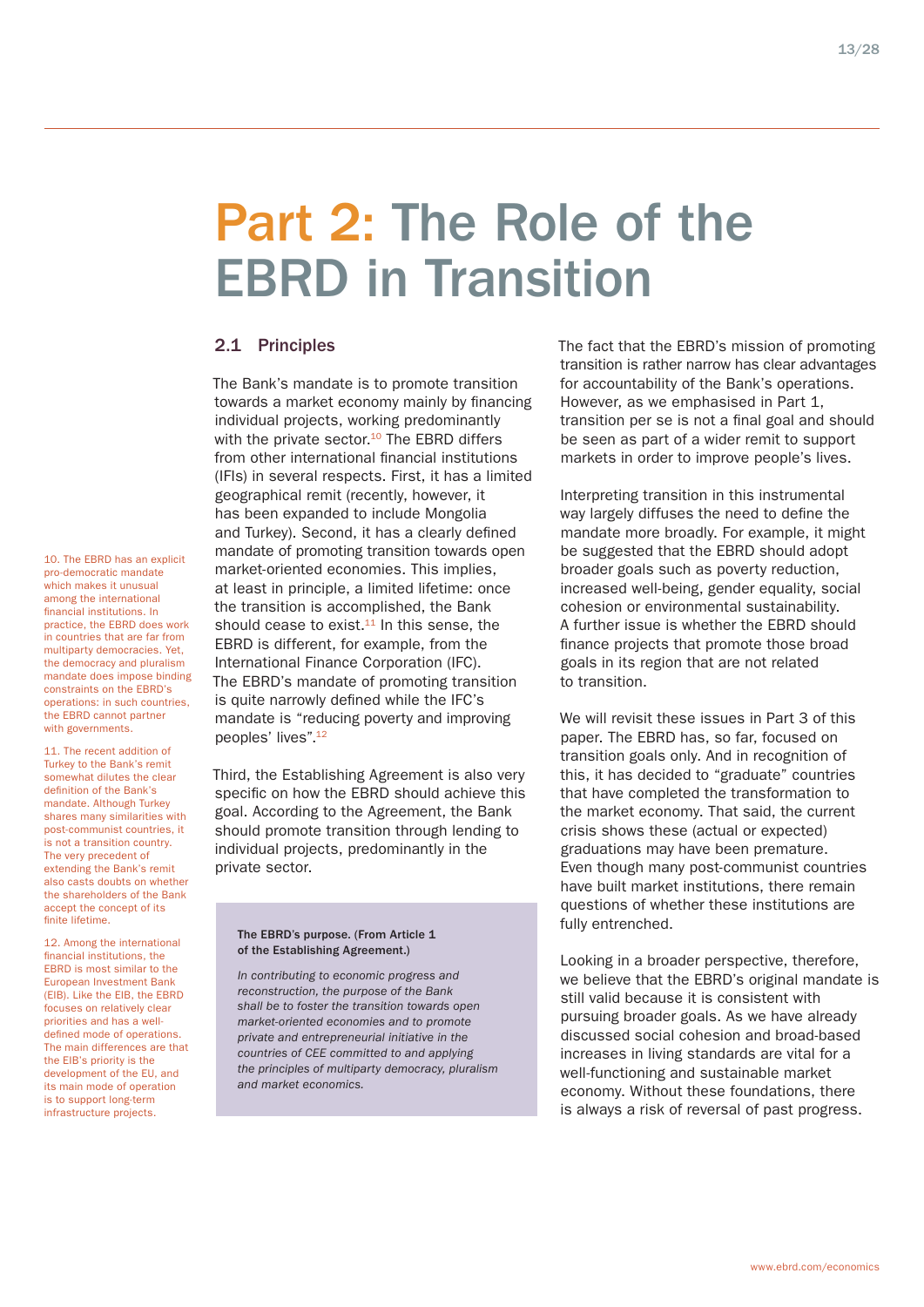#### 2.2 Operationalizing the Mandate

In order to operationalize its mandate, the EBRD has built a sophisticated system of measurement and monitoring of intermediate goals. The underlying purpose of this system is to evaluate each project's contribution towards the overall mission. This is crucial as the EBRD is a demand-driven rather than a programmatic institution. Instead of designing programs itself, the Bank works with individual projects originated by potential customers.

The EBRD uses three criteria to assess projects: (i) sound banking, (ii) additionality and (iii) transition impact and, as argued above, these three dimensions of lending make conceptual sense in terms of a framework that sees the core mandate of the EBRD as supporting transition towards an effective market economy.

However, a key issue is how readily these criteria can be translated into an operational imperative. We will discuss each in turn.

*Sound banking* is conceptually straightforward. The Bank measures a project's returns in terms of (risk-adjusted) interest rates and makes sure the Bank lends at market rates. As an IFI, the Bank is well-capitalized and can afford long-term lending in countries where long-term markets are not developed (often non-existent). Hence, it can charge market rates and its services are still in high demand.

*Additionality* means that the Bank's financing does not crowd out private capital and adds to the stock of projects that are funded in the economies of its client countries. Additionality is a binary variable and is also relatively easy to measure. The litmus test is the answer to the question: "would the project take place without funding from the EBRD?" Given the Bank's multiple conditionalities (especially those related to transition impact), its demand-driven approach more or less automatically takes care of the additionality issue. Indeed, if there is a non-EBRD solution, the clients would prefer not to involve the EBRD because its loan rates are not subsidized and it asks for conditions related to the transition impact.

*Transition Impact* poses the main challenge in terms of measurement and monitoring. To address this challenge, the Bank has developed a broad range of procedures.

The concept of transition impact is ingrained in the EBRD's corporate culture – not only in the Office of the Chief Economist (OCE), the Compliance Department, or the Evaluation Department (which is in charge of the ex interim and ex post evaluation of projects), but also among the bankers who initiate the projects.

The transition impact scores enter the bankers' incentives in both formal and informal ways. The Bank is unique in its internal discipline of measuring progress towards transition goals and the assessment of transition impact of individual projects. The bankers screen out projects that have no chance of being awarded high transition impact scores. While there are certain drawbacks of the measurement and evaluation system, the extent to which the measurement discipline drives major processes within the EBRD is nonetheless impressive.

The transition impact measurement system automatically adjusts the EBRD's operations towards its mission. In particular, the EBRD does not even have to decide to graduate a country (or a specific sector in a country). The transition impact measurement system provides incentives to shift lending to projects with higher transition impact. $13$  Hence, a country where such projects are rare will have fewer projects and will graduate *de facto*.

The measurement system also has direct implications for the Bank's organisational structure and sectoral specialization. The Bank has developed and focused on some specific core strengths.

While the development of core competences is important, there is a concern that the EBRD has locked itself into its existing specializations. This would make extending its business towards new areas, for example supporting projects that build towards a knowledge-based economy, more difficult.

13. As discussed above, sound banking and additionality are straightforward to check in practice.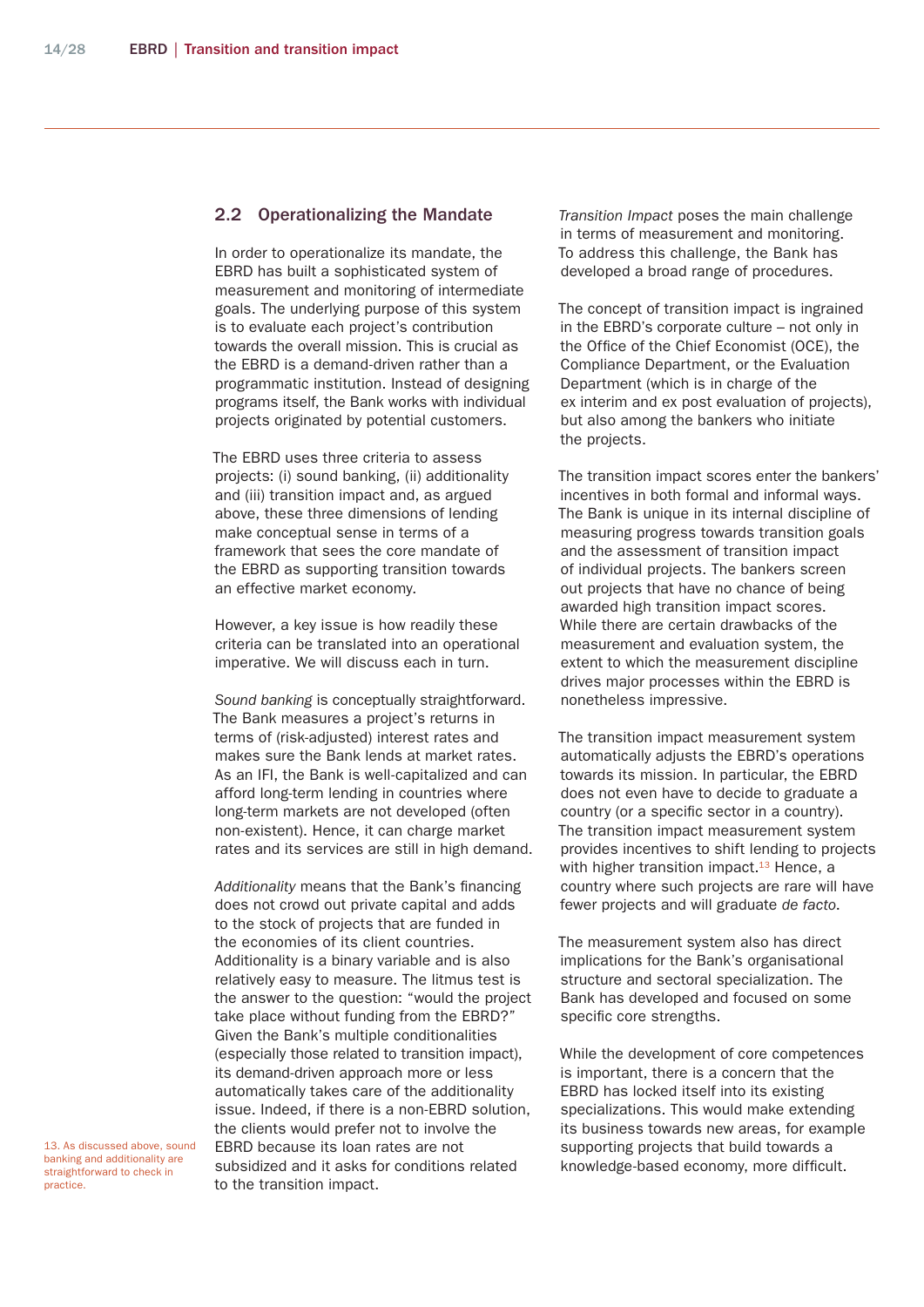To do so would likely require a substantial effort, including training needs specific to new areas.

#### 2.3 Measuring Transition Impact

The measurement system includes three major elements.

*The first element is related to the assessment of transition impact of individual projects.* These assessments are done using the Stern-Lankes methodology by OCE on the scale of "excellent/good/satisfactory/…/ negative." The Bank can occasionally undertake projects that have a transition impact score of "satisfactory" or lower, but the overall share of such projects cannot exceed 20%. Transition impact is measured along three major dimensions: contributions to market structure (including greater competition and the demonstration effect); contributions to market-supporting institutions and policies (including private ownership, reform policies and rule of law); and contributions to market-based conduct, skills and innovation (transfer and development of market-promoting skills and technologies, including corporate governance).

#### Stern-Lankes transition impact criteria. (From Stern and Lankes, 1997

- *Contributions to competitive market structures*
- *Contributions to institutions and policies that support markets*
- *Contributions to market-based conduct, skills and innovation*

The transition impact measurement system for projects is also linked to country-wide and sector-wide measures. Every three years the EBRD produces a *Country Strategy* for each country of operations (which is then annually updated). This Country Strategy identifies sectors and instruments on which the EBRD should focus to maximize transition impact. The Country Strategies are based on the "transition gaps analysis" and the "transition priorities" which follow from these transition gaps.

*The second major element of measurement/ assessment system is the project evaluation* carried out by a separate department within the EBRD, the Evaluation Department. This department picks a representative selection of projects and measures their progress against benchmarks that are set ex ante. Evaluation is conducted both during the life of the project and ex post. Some projects are evaluated on self-reported performance by the bankers in charge; but others are evaluated based on field trips. It is important to emphasize that the ex ante benchmarks are set by project economists and are also directly related to the transition impact analysis.

*The third element is the set of the country-wide "Transition Indicators".* These are compiled by OCE every year for every country and are published in the Transition Report. The methodology was developed in 1994 and has remained largely unchanged since then. There are nine indicators (three on enterprise privatization and restructuring, three on markets and trade, two on financial institutions, and one on infrastructure). Each dimension is evaluated on the scale of 1 (transition has not started yet) to 4+ (transition complete). The Transition Indicators are probably the most externally visible set of variables produced by the EBRD. They are widely used in policy debates – both related and unrelated to EBRD operations – and are the most widely used measure by academics of transition countries' reform progress.

While the Transition Indicators are the Bank's best-known product externally, there is little explicit use of them within the Bank. There is no formal link between them and the other transition impact measures – either the project-level transition impact scores or the gaps-priorities-strategies measures. Moreover, there seems to be no operational link in practice either. The Transition Indicators are occasionally used in formulating transition gaps and transition priorities, but this process is not systematic.

It may seem puzzling that the Transition Indicators and the other project-related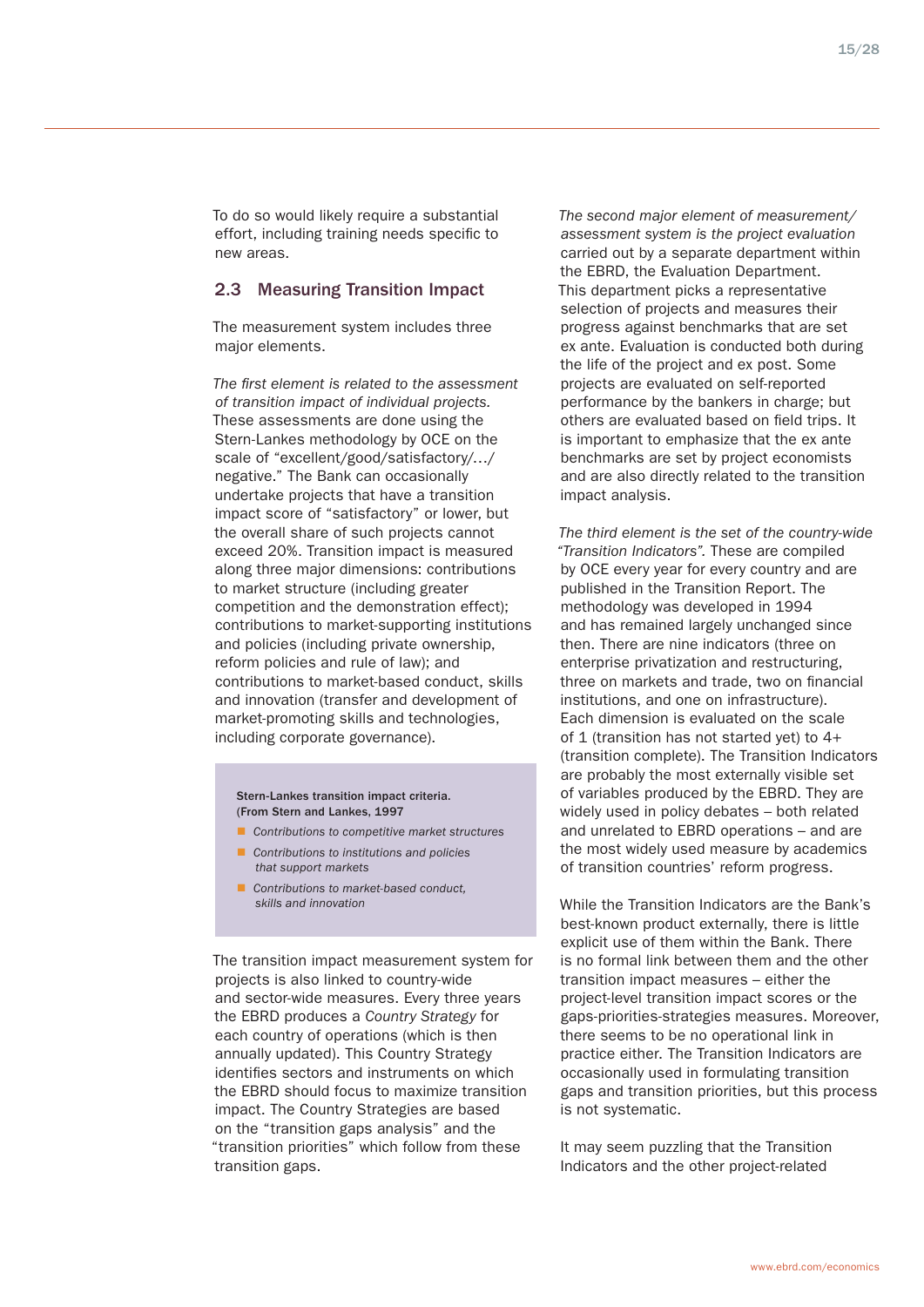measures of transition impact are not formally linked. But it is a natural implication of the absence of the aggregate impact assessment process at the EBRD. The EBRD does measure the transition impact of a given project but does not estimate its aggregate contribution towards transition. Certainly, it is hard, if not impossible, to bridge the gap between an individual project's transition impact score and the change in aggregate transition indicators of the whole countries. Yet, the EBRD's whole operation is based on the idea that individual projects do have transition impact in aggregate. Otherwise, it is hard to argue for having built a lending institution which is both demand-driven and project-based. Rather, the shareholders would be better off with a traditional development bank which designed top-down programs of lending in order to achieve specific transition goals in a given country.

### 2.4 EBRD Lending and the Transition Indicators

As we have discussed, the EBRD is committed to having a portfolio of project-level transition impact scores based on country-level Transition Indicators. Assuming that these are measured correctly, we should observe the following broad picture in terms of allocation of EBRD lending across countries over time. First, the EBRD should have a larger presence in countries with lower Transition Indicators. Second, in a given country, an increase in the EBRD's lending should result in an improvement in Transition Indicators.

Is this pattern consistent with reality? At the first glance, it is.

The EBRD has succeeded in bringing the countries of CEE – "advanced transition countries", in the Bank's internal parlance – to the highest levels of Transition Indicators; after this, the Bank has focused on the "early transition countries" where the Transition

Indicators were lower. Right before the global crisis of 2008, most EBRD business was concentrated in the former Soviet Union while the advanced CEE economies had virtually "graduated".

These patterns in the evolution of EBRD lending across countries and over time imply that, even though project-level transition impact scores and country-level indicators of transition progress are not linked formally, the Bank's operations are indeed consistent with its core mission to support transition through its lending strategy. $14$  Moreover, there is no evidence that the Bank has jumped on the "EU Accession Bandwagon" and tried to take credit for the progress in transition related to the implementation of the *Acquis Communautaire*. On the contrary, throughout the 1990s and 2000s, the Bank's lending in the accession countries was decreasing, while at the same time it was expanded to the other regions, as indicated by Figures 1 and 2 that summarize lending allocation across geographical regions. (There are two figures because of a change in the geographical classification system in 2001.)

Moreover, the left-hand graph of Figure 3 illustrates the negative correlation between the average value of the Transition Indicators and the average logarithm of the ratio of the EBRD's lending to the country's GDP. The right-hand graph illustrates the positive correlation between the change in average Transition Indicators over 1994-2008 period and the change in Transition Indicators over the same period. While it is hard to interpret these graphs in causal terms, these correlations are consistent with the conjectures above.

At this level of analysis, one can therefore conclude that, in its geographical focus, the EBRD did stick to its transition mission over the last twenty years.

14. The hypotheses can also be tested formally. Using the data on EBRD lending to a given country in a given year, we have tested the hypotheses above and did find that (i) there is a negative correlation between the level of the TIs and the level of EBRD lending relative to the country's GDP in a given year; (ii) controlling for country and year fixed effects, the change in the EBRD's annual lending is positively correlated to the country's change in the TIs in a given year (the results of the statistical analysis are available upon request). Not surprisingly, the EBRD's business volume has a stronger correlation with the large-scale and the smallscale privatization as well as the regulation of the financial and the telecoms sectors – rather than with the other Transition Indicators.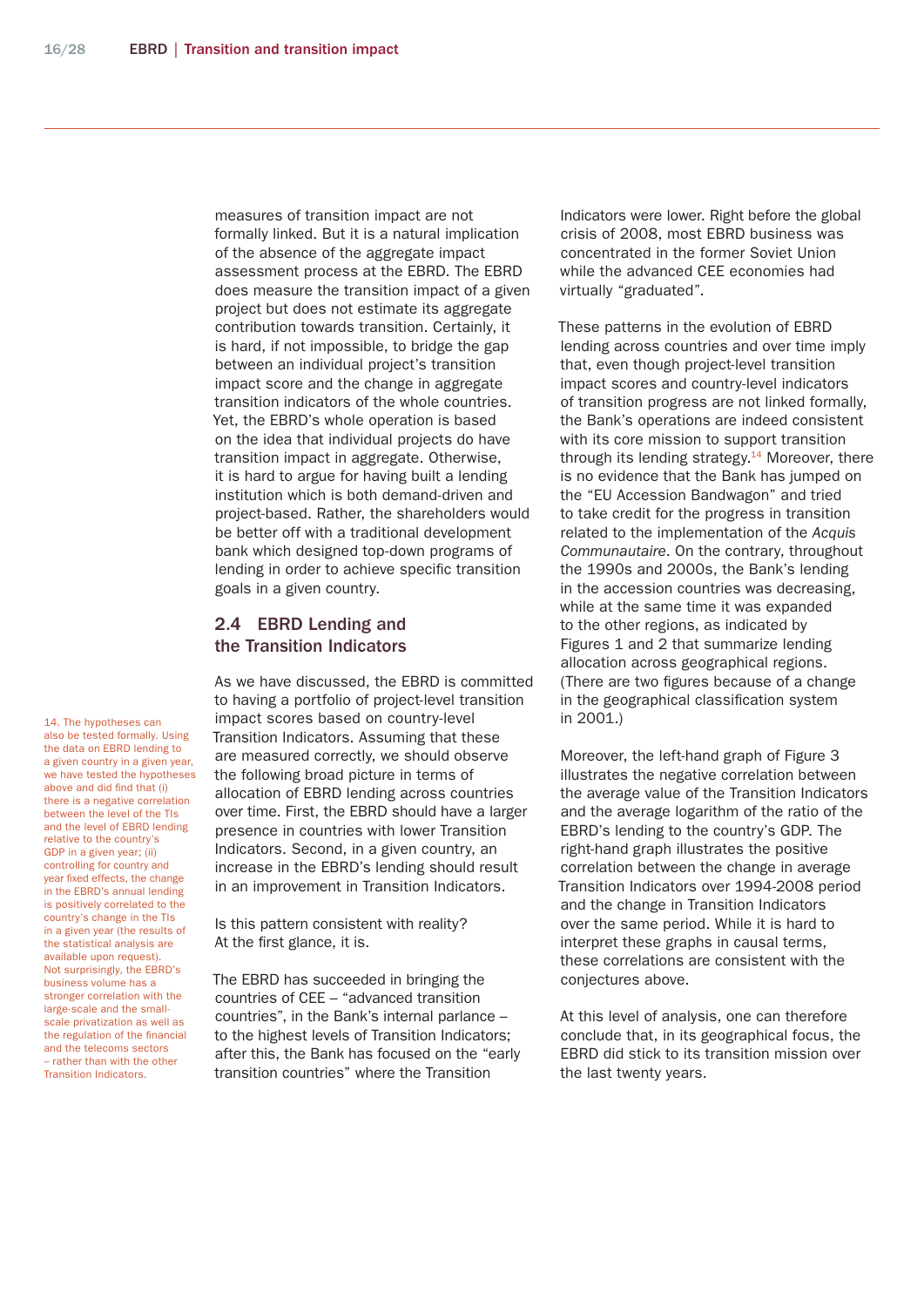

Figure 3: Transition Indicators (TI) and the EBRD business volume





*Change in Log* 

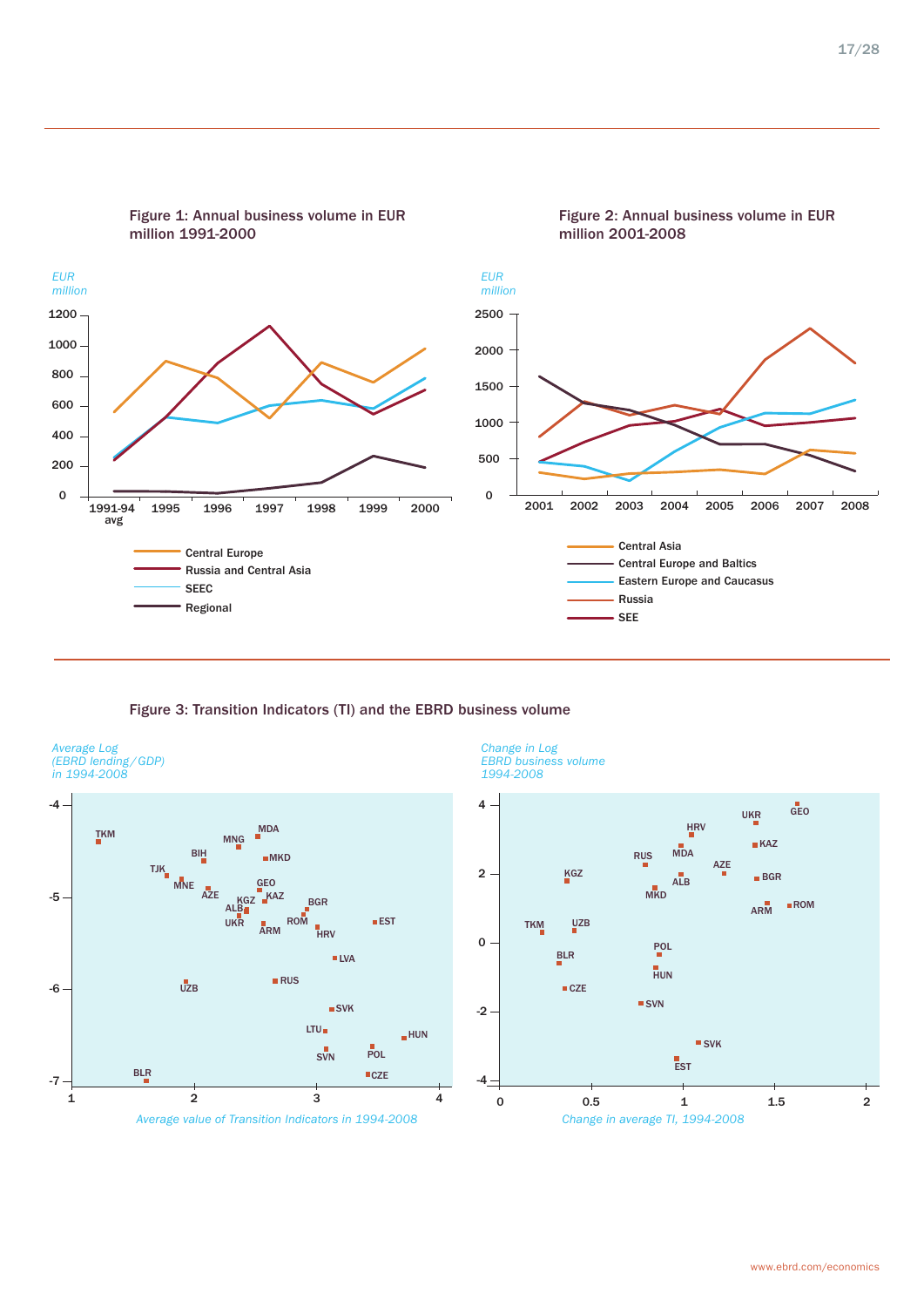### $\mathcal{L}$

The EBRD has not been taking advantage of easier business conditions in advanced transition countries, but has extended its presence in countries where its impact on transition would be higher.

15. See www.doingbusiness.org

16. BEEPS in 1999, 2002, 2005, 2008, and LiTS in 2006, 2009.

#### 2.5 Measuring Improvements in a Wider Context

As mentioned in Part 1, economists now pay a lot of attention to how institutions evolve to support markets. This has led to the collection of many data series to measure this, most of which were not available when the EBRD's Transition Indicators were first conceived. Some of these are based on micro-economic survey data while others, like the Transition Indicators, are macro-economic.

One important data source is the World Bank's "Doing Business" report.<sup>15</sup> This work is motivated by the need to monitor the rules and impediments to starting and running private businesses on a consistent basis around the world. Measures are produced that include specific indices of the ease of starting new businesses, employing workers, registering property, getting credit, complying with taxes, closing businesses, and enforcing contracts. The list is currently being extended to include infrastructure provision and conditions relating to construction permits. The focus of the project is to assess mainly the de jure picture for different countries. While initially the project was mainly crosssectional in nature, assessing differences at a point in time, there is an increasing focus on reforms over time.

There has been much debate about how well the Doing Business indicators really do measure important features of the economic environment. There is a host of correlationbased evidence. However, it is difficult from this to establish whether there is a causal link between the rankings on the index and the effectiveness of the state. However, this attempt at quantification has certainly raised the level of the debate by providing a series of objectively measurable indicators as a starting point. The project is also extremely open and transparent about its methodology. We recommend analyzing the Doing Business indicators carefully and even creating an additional series within the Transition Indicators that would measure the quality of the state institutions along the lines of the Doing Business methodology. It is possible that there would be scope for the EBRD to work directly with IFC, which now runs the Doing Business project.

The Sustainable Energy Index (developed within OCE) could also potentially play a role in bringing environmental issues more systematically into the monitoring process. We think it is important that the EBRD continues to produce and develop this index on an experimental basis with a view to phasing it in to complement the existing Transition Indicators.

Another potential avenue for progress is to make greater use of micro data sets: in particular the Business Environment and Enterprise Performance Survey (BEEPS) and Life in Transition Survey (LiTS). These new datasets usually provide country-level measures, but some of them are so large that they can also produce sector-level implications. Interestingly, although most of them have been produced by the EBRD itself, they have not been formally integrated into its project assessment so far. Let us consider them in detail and formulate which could be used and how.

BEEPS and LiTS are conducted every three years. $16$  These surveys provide two new dimensions to assessing transition progress. First, they complement the Transition Indicators and other measures in capturing vital dimensions of market supporting institutions and other components of sustainable and functioning markets including: the quality of state institutions, availability and adequacy of skills and infrastructure, the degree of social cohesion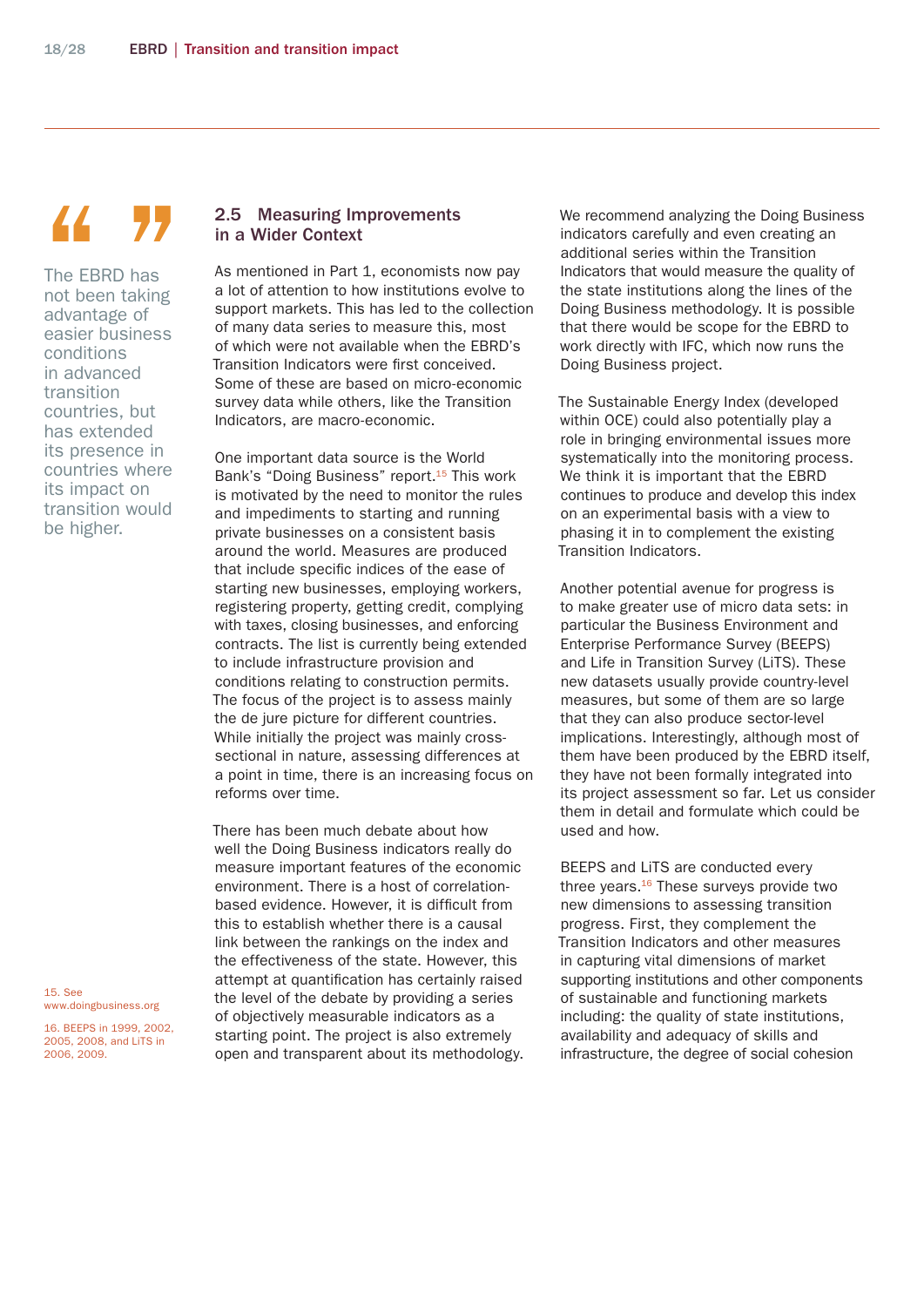19/28

and support of further transition and reforms. Second, unlike the Transition Indicators, they capture *the real situation on the ground* rather than the "law on the books".

There is a good case for including measures from BEEPS and LiTS in the transition impact assessment methodology. They could be used at the project level, for designing the Country Strategies and for the assessment of the Transition Gaps. The additional advantage of BEEPS and LiTS data is that they allow for country-sector level measurement, not just country level. BEEPS is now run for non-transition countries as well, providing a useful point of comparison for benchmarking purposes. (Hopefully, this will also be the case with LiTS albeit not until 2012.)

One issue that merits consideration is whether the EBRD should run these surveys annually. While there are obvious merits to this (subject to resource cost concerns), we do not believe that it is a necessary pre-condition for them to play a larger role in EBRD strategy and operations. Since they are micro surveys they are expensive. But the institutions and social structure that they monitor probably do not change particularly quickly, making annual monitoring inessential. Moreover, Country Strategies are developed only once every three years.

The EBRD is also developing a new microeconomic survey of management skills.<sup>17</sup> While this is a useful innovation. it will take a while before it can become a part of the regular assessment system.

17. Skills are not covered in detail by BEEPS and LiTS. To measure skills, the EBRD can design yet a separate study or it can rely on OECD's international comparisons, e.g. PISA and similar projects. The EBRD would have to make sure that PISA is administered in all EBRD countries.

18. See for example Besley and Ghatak (2005).

In addition to BEEPS and LiTS, there are a number of somewhat similar surveys that could be considered as complements. For example, the World Bank runs the Living Standard Measurement Survey (LSMS) that includes many relevant questions. However, LSMS (as well as other similar surveys) can

only be used by the EBRD if run regularly in all transition countries. We do not think this is realistic; nor is this crucial, given the success of LiTS.

#### 2.6 Bringing New Measures into Transition Impact at the Project Level

There are good reasons to believe that the current system of assessing the transition impact of projects is functioning generally well. The internal discipline of transition impact measurement and the EBRD's mission-driven corporate culture reinforce each other. This is an achievement that should not be underestimated. As the economic literature on mission-driven institutions suggests, $^{18}$ the co-existence of non-profit mandates and for-profit incentives is very delicate. The EBRD is an institution that has both; hence, it is quite remarkable that it has both been profitable and has been generally promoting its original mandate. Indeed, as shown in the graphs and correlations in section 2.4, the EBRD has not been taking advantage of easier business conditions in advanced transition countries, but has extended its presence in countries where its impact on transition would be higher. This indicates that the Transition Indicators are relevant to aggregate EBRD lending flows, even if they seem somehow 'orthogonal' to project-level transition impact measurement.

While there is a case to be made for the idea that these two approaches – country-wide Transition Indicators and project-level transition impact measurement – are an independent check on each other, there is also a case for bringing them closer together and to monitor more carefully the links between them.

This raises the question of how Transition Indicators (or other suitably constructed macro-measures) might ideally enter the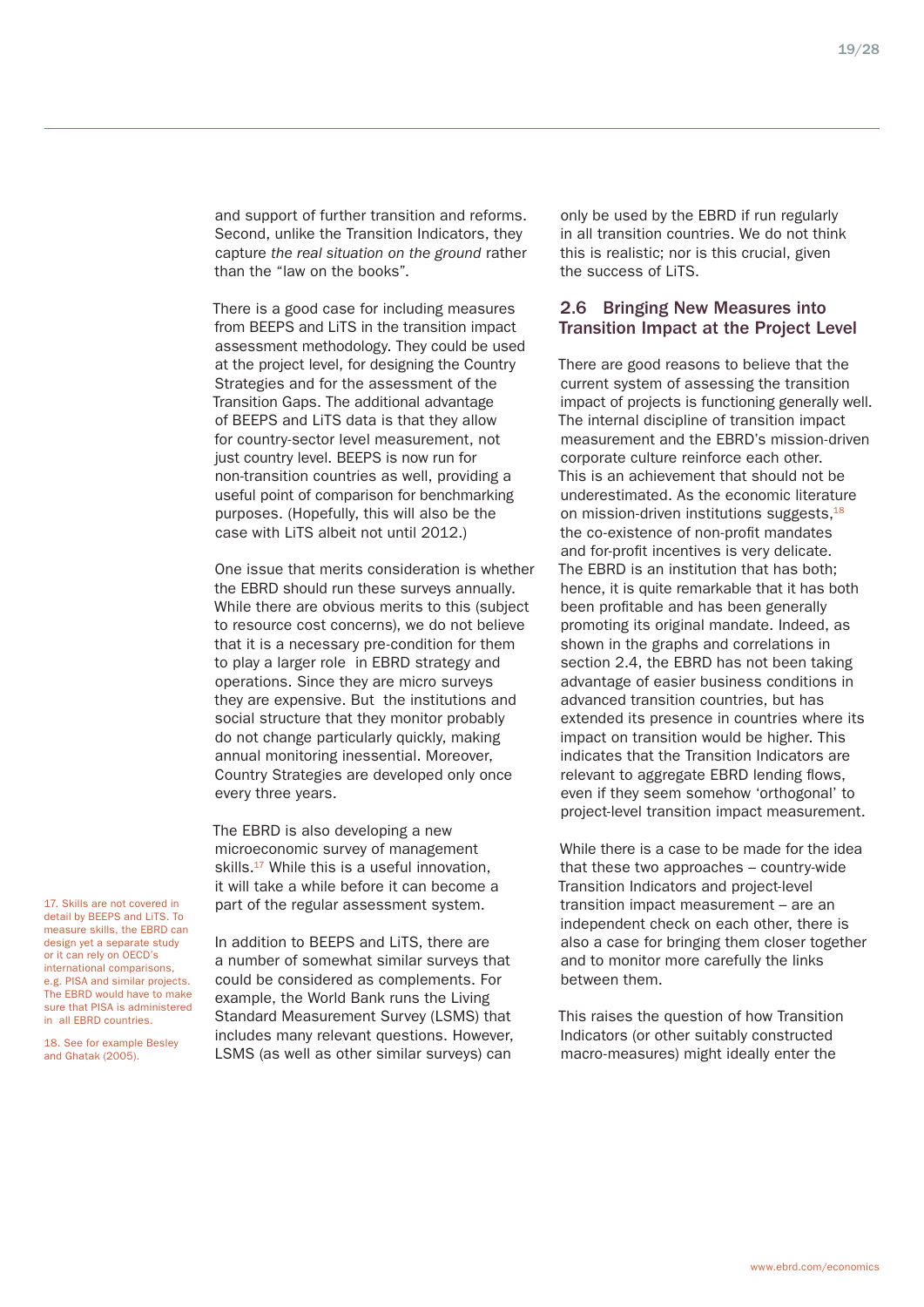impact assessment at the project level. Transition Indicators are meant to measure the overall attainment of a functioning market economy. In this sense, there is some logic to having any project assessment officer formally assess to what extent the project is likely to improve specific Transition Indicators.<sup>19</sup> The Evaluation Department could then regularly revisit the correlation between predicted and the actual change in Transition Indicators.

However, we do not regard it to be fruitful to engage in formal quantitative analysis of a project's impact on Transition Indicators. This would be an impossible task and arguably incompatible with the EBRD's mission. Nonetheless, rigorous qualitative retrospective evaluation can certainly be done.

Operationally, the easiest way to better connect transition impact measurement and Transition Indicators is to make the latter better linked with the measurement system for formulating Transition Gaps and Country Strategies. The ultimate goal would then be to have a more integrated approach between the troika "Transition Indicators/Transition Gaps and Country Strategies/transition impact measurement".

There is some logic to having any project assessment officer formally assess to what extent the project is likely to improve specific Transition Indicators. There is some<br>
logic to having<br>
any project<br>
assessment

19. While, for an academic economist, it is virtually inconceivable that such assessments are feasible, there is little doubt that EBRD officers can do such assessments very well. At least, the Stern-Lankes project assessment concept (that also may seem abstract) is fully operationalized within the Bank.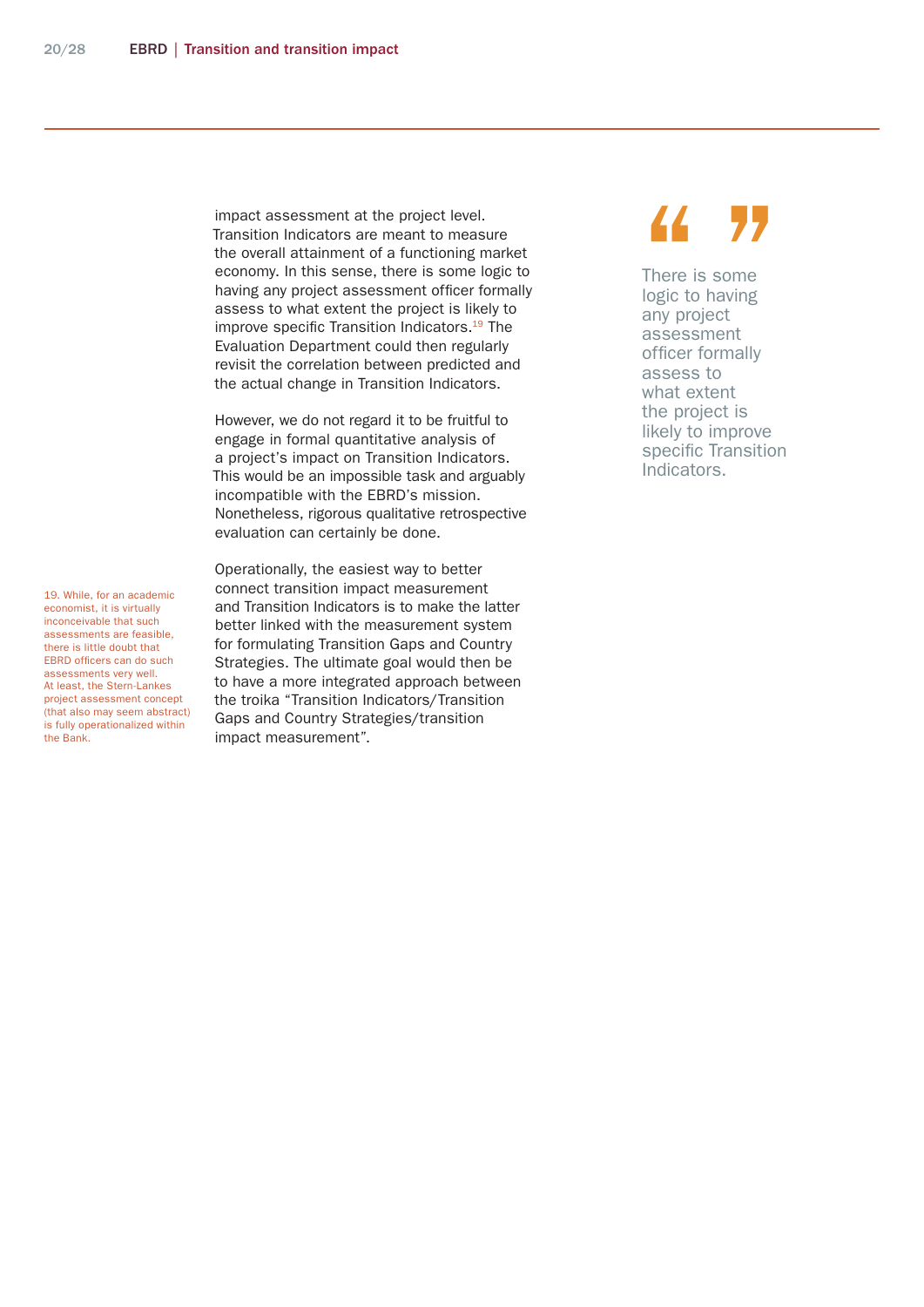### Part 3: Possible Future Paths for the EBRD

This section uses the discussion from the previous two sections to assess what broad changes, if any, to the EBRD's mission are justified. It also discusses the lessons from, and possible changes to, the transition impact measurement system in the light of the previous discussion and the lessons from the last eighteen years of transition.

The issues summarized in Part 1 have two important implications for the EBRD's strategy in fostering transition:

- 1. A sound private economy does require market supporting institutions, including an effective state. This means that, for example, "more widespread private ownership" is only good for transition if instruments like regulation and competition policy are strong. That way, markets are likely to deliver real benefits to consumers.
- 2. While initially there was a lot of optimism about the "victory of the market", reversals are possible. It is therefore crucial to focus on factors that create resilience and sustainability in markets.

These arguments could be used to justify the EBRD widening its mission in ways that we discuss below. However, there is an important caveat. Even though the concept of transition has changed, and the endpoint is not as clear-cut as before, it is important that the EBRD does not move to a point where "anything goes". We strongly believe in the major premise of the Stern-Lankes analysis. Transition is about building "well-functioning and sustainable markets".

The need for an organizational focus is amply documented in the economics and political

20. See Wilson (1989). Also see Dewatripont et al (1999) for the modeling of Wilson's ideas.

science literature on effective organizations.<sup>20</sup> It is a good idea, for accountability purposes, to go from a broad objective ("transition private-sector project funding") to a more precise, measurable mission, which is what Stern and Lankes offered. The question is whether their criteria need adapting, given how our understanding of transition has evolved and the progress that has been made since.

One can be more or less radical in the broadening of the EBRD's mission. Below, we discuss ways in which it could be done:

- **1.** Stressing critical mass, or resilience, could imply dropping the idea of decreasing returns, whereby a second project or the renewal of the first project in a given sector/area is less valued than the first. This can and should be done without turning the EBRD into a more classical development bank.
- 2. Resilience may also call for more spending on education, health or innovation, a strategy that the EBRD could pursue. This of course requires acquiring the relevant competencies if they are currently missing. It also has implications for the definition of the appropriate interaction of the EBRD with the public sector.
- **3.** Resilience/sustainability may also call for including measures related to the social cohesion and support of well-functioning and sustainable markets. If projects reduce inequality of opportunity and promote popular support and legitimacy of market supporting institutions, they should be explicitly rewarded for this in terms of the transition impact score.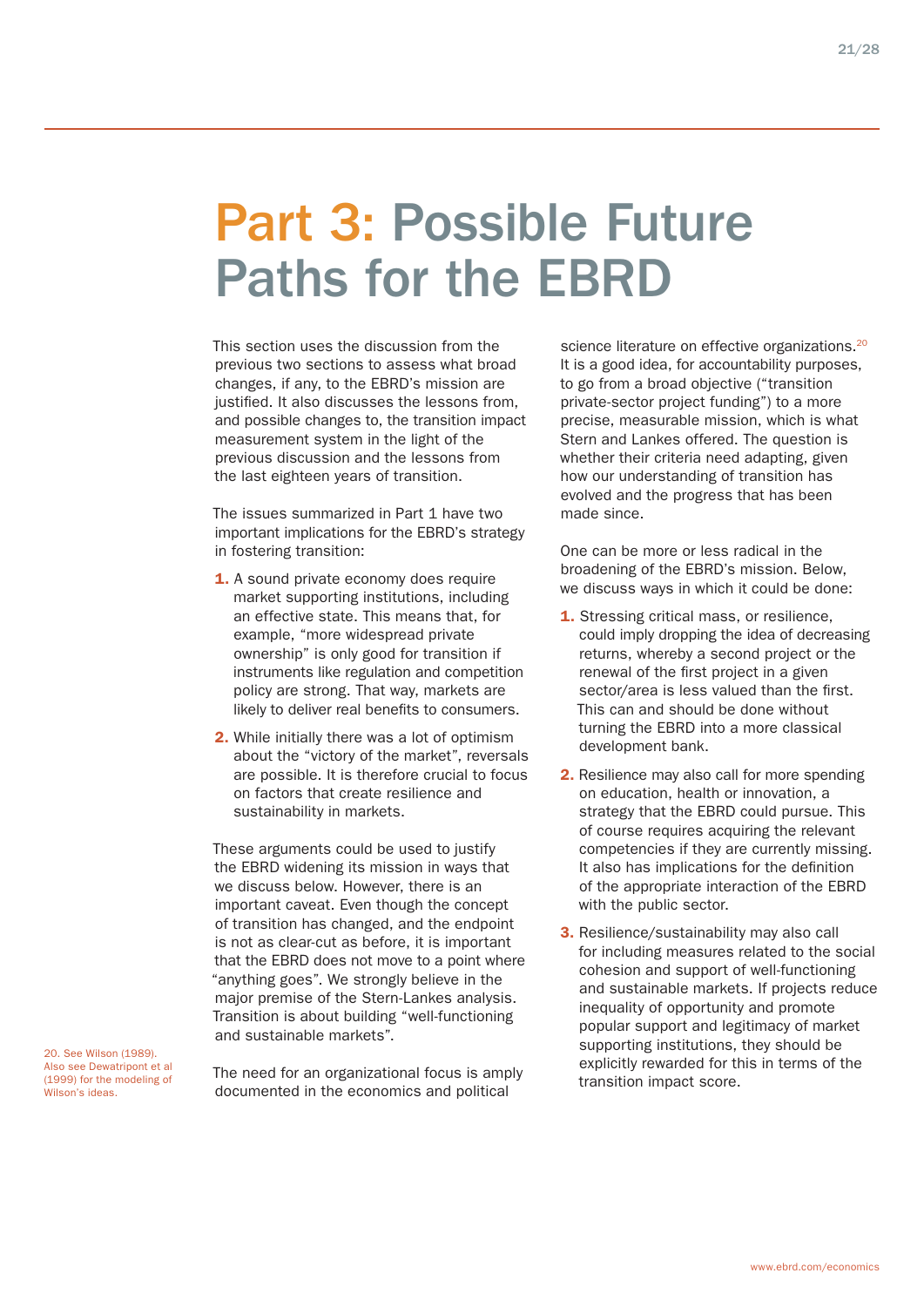#### 3.1 Building a Resilient Market Economy: a Programmatic Approach?

A case can be made for a more programmatic approach to lending in which individual projects are not evaluated in isolation. Structural and institutional change may better be effected through a critical mass of projects, and consideration should therefore be given to whether returns to a sequence of related projects could be increasing. There should thus be efforts to consider how projects work together to achieve wider goals. This would require adapting the internal evaluation process away from proceeding on a strictly project-by-project basis.

One illustration of the potential role for this kind of approach is provided by the current global crisis. Lending to one bank may not make much sense if the banking system is collapsing. Recapitalizing the whole banking system (e.g. jointly with the national government and other actors like the IMF) is then a more defensible strategy. This could only be accomplished by viewing lending in a strategic and programmatic way. The potential role for such an approach is further reinforced given the instability of financial markets at the present time. It calls into question the intellectual underpinnings of the previous emphasis on promoting foreign banks. It also raises the spectre of effective nationalization of previously private banks.

Another reason to think in more systemic terms follows from the political economy literature: privatization is not sustainable if it is not legitimate. Therefore, one should keep in mind that more widespread private ownership is leading to incentives for wealthcreating entrepreneurship and growth when the private property rights are accepted by society. As stressed in Part 1, yet another lesson from political economy research is the importance of vested interests and the

critical mass necessary to withstand their pressure. Consideration might therefore be given to widening the notion of transition impact towards a broader goal emphasising how projects support structural and institutional change rather than the narrower concept of "transition". However, to be effective, this would require an adaptation of the strict project-by-project approach to take this into account to redefine the demonstration effect.

So what would this more programmatic approach imply for the EBRD's behaviour? It would certainly imply dropping the idea that a second project in the same line of business is not as worthwhile as the first one. The same logic would also affect decisions to renew a given project. But we acknowledge the limits that should be applied when heading in this direction. First, it is essential to take into account the fact that repeat business, or similar business, may be more easily acquired. Second, it is important to keep pushing the EBRD to make a difference and to think innovatively about new areas of business.

These observations interact in an important way with the additionality criterion. We stressed in Part 2 above that this criterion is most often not binding now. Revamping additionality may in fact be a natural way to keep discipline within a programmatic lending strategy while not discriminating against systemically valuable repeat projects. It may indeed be the angle through which one can argue for (or against) the existence of critical mass effects while keeping a project focus. Introducing a discussion of the risks of reversals, or the value of critical mass effects in specific sectors, in this additionality perspective may be a relatively safe way to keep the EBRD's focus and avoid mission creep, which is obviously an important concern.

Our bottom line judgement is that taking irreversibility or critical mass effects on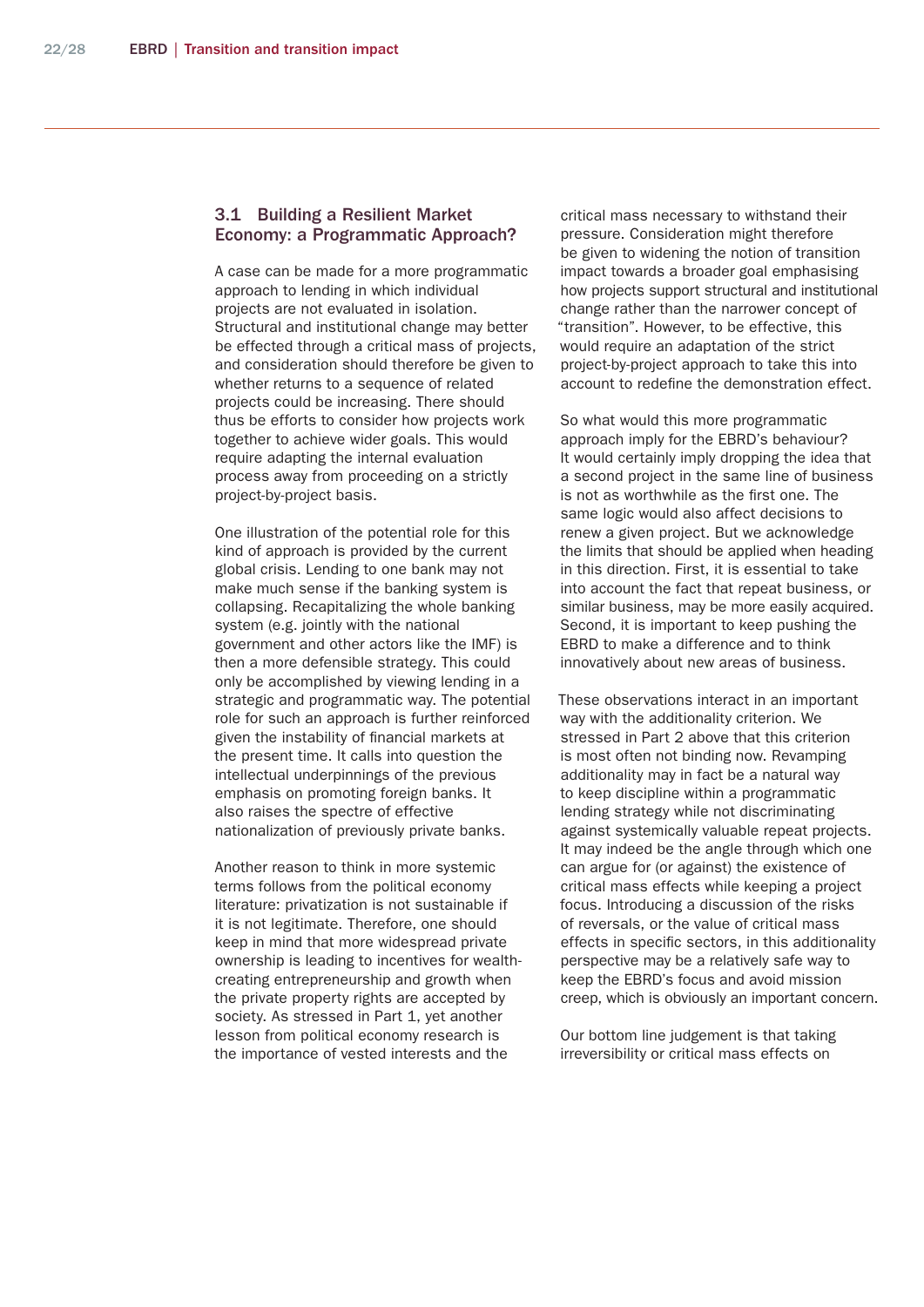board could in fact strengthen the EBRD's mission, by making its concept of transition more credible and better suited to today's circumstances. In this sense, if anything, it would also make the distinction between the EBRD and other IFIs, like IFC or EIB, stronger. This is particularly relevant given that recent events, like the arrival of Turkey as a client country, that have weakened the EBRD's specificity.

#### 3.2 Collaboration with the Public Sector and Broader Objectives

In Part 1, we observed that broader goals are a core part of the transition mandate. Development of markets is only instrumentally related to achieving broader social goals. Moreover, the resilience or durability of transition is connected with the achievement of these broader goals such as social cohesion, to take an EU term.

Effective state intervention may be just as important to achieving a resilient market economy as private capital itself. In the 1930s, the last period of great global economic turmoil, Keynes was concerned about the sustainability of capitalism and saw the role of the state as providing a critical factor to support its legitimacy.

So if the goal of the EBRD is to support transition to a self-sustained market economy, there is a question of whether lending to support private production is the only means to achieving this end. Were the EBRD to embark in the direction of lending more to public projects, this would be a substantial change in its focus.

We will consider two relevant questions: (i) in which areas could the EBRD move and (ii) if it does move, then how should it do it? A case could be made that there are significant transition benefits in venturing into areas like:

- Education.
- Healthcare.
- **Calcular** (Social) housing.
- Occupational safety.
- Gender balance.
- Environment.
- **Innovation and knowledge.**

Indeed, these various dimensions are all related to the broad concept of sustainable development, i.e. development which reduces the probability of reversals on the path to a successful market economy, by strengthening the safety net, by providing decent working conditions and opportunities to citizens, and by preparing them better to meet the challenges of a modern global world. Note also that the last two dimensions, environment and innovation/knowledge, are really transversal, affecting all sectors of activity. In particular, innovation should not be seen as just applying to hi-tech sectors. Recent work shows that the best performer in this respect, i.e. the US, achieves higher productivity through its superior performance in the *use* (rather than the *production*) of information technology, in a wide variety of sectors, like retail trade, banking, and manufacturing. $21$ 

There is a case for the EBRD to think more in terms of final as well as intermediate goals. Indeed, transition and structural transformation make sense only as intermediate inputs into the wider social goals including: poverty reduction, increased well-being, gender equality, social cohesion, and environmental sustainability. These are the goals EBRD stakeholders care about in the end, and it is important to be able to argue that its focus on successful transition is an effective way to achieve these goals.

21. See Bloom et al. (2007).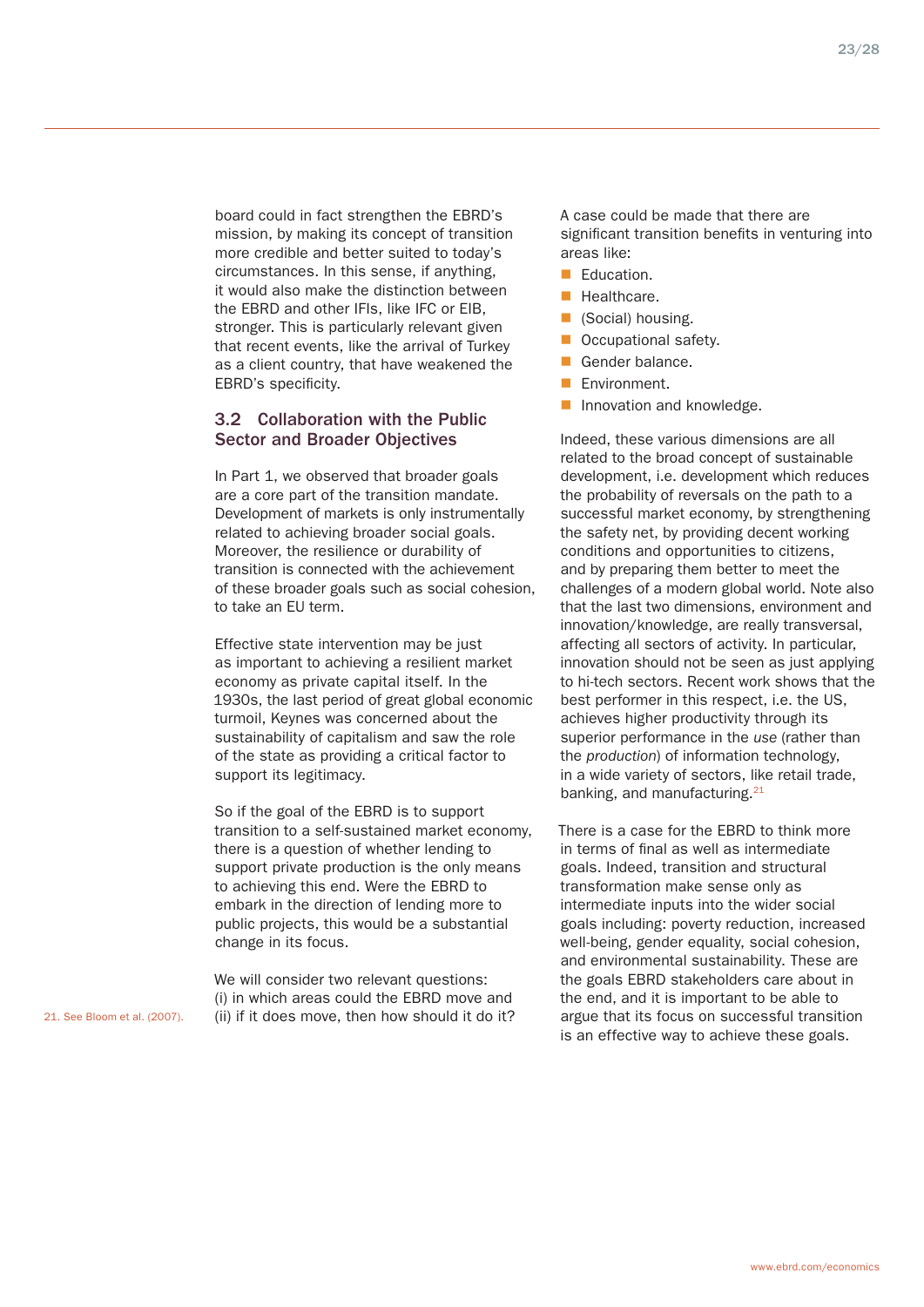Venturing into the above areas would make the connection between intermediate and final goals more concrete.

Doing this is, however, not without significant dangers. Chief among these is the dilution of the EBRD's concrete mission and focus. In this respect, it is important to stress two main caveats.

The first danger is the one of venturing into territory where the EBRD lacks expertise. It is clear that such expertise can be built over time. Yet, there is a case for moving cautiously. Nonetheless, the EBRD has a good starting point having developed the capacity to deal competently with closely related areas of lending.

The second danger is a blurring of the EBRD's private-sector focus, which has helped define its mission successfully in the past.

From this point of view, we believe that it is a good idea to maintain a focus on private lending and to keep the organizational mandate around transition impact, understood as consolidation of a well-functioning market economy.

The focus on private-sector lending should not go too far. One could, for example, venture into public-private partnerships. Helping to finance schools or hospitals built by private firms seems worthwhile whether they are ultimately run by the public or private sector. Funding such public-private partnerships would appear perfectly consistent with the EBRD's core transition mandate.

Here, there is some scope for borrowing from EU practices and doctrine. Rather than focusing on private versus public ownership, more emphasis can be put on market conformity, for example on good and open procurement, and on limiting state aid to what is needed to fulfil universal service obligations and to what can be defended by appealing to explicitly defined market failures. From this, it would be possible to develop a methodology for making explicit the trade-off between the correction of market failures and the potential distortions of competition.<sup>22</sup>

22. See European Commission (2005).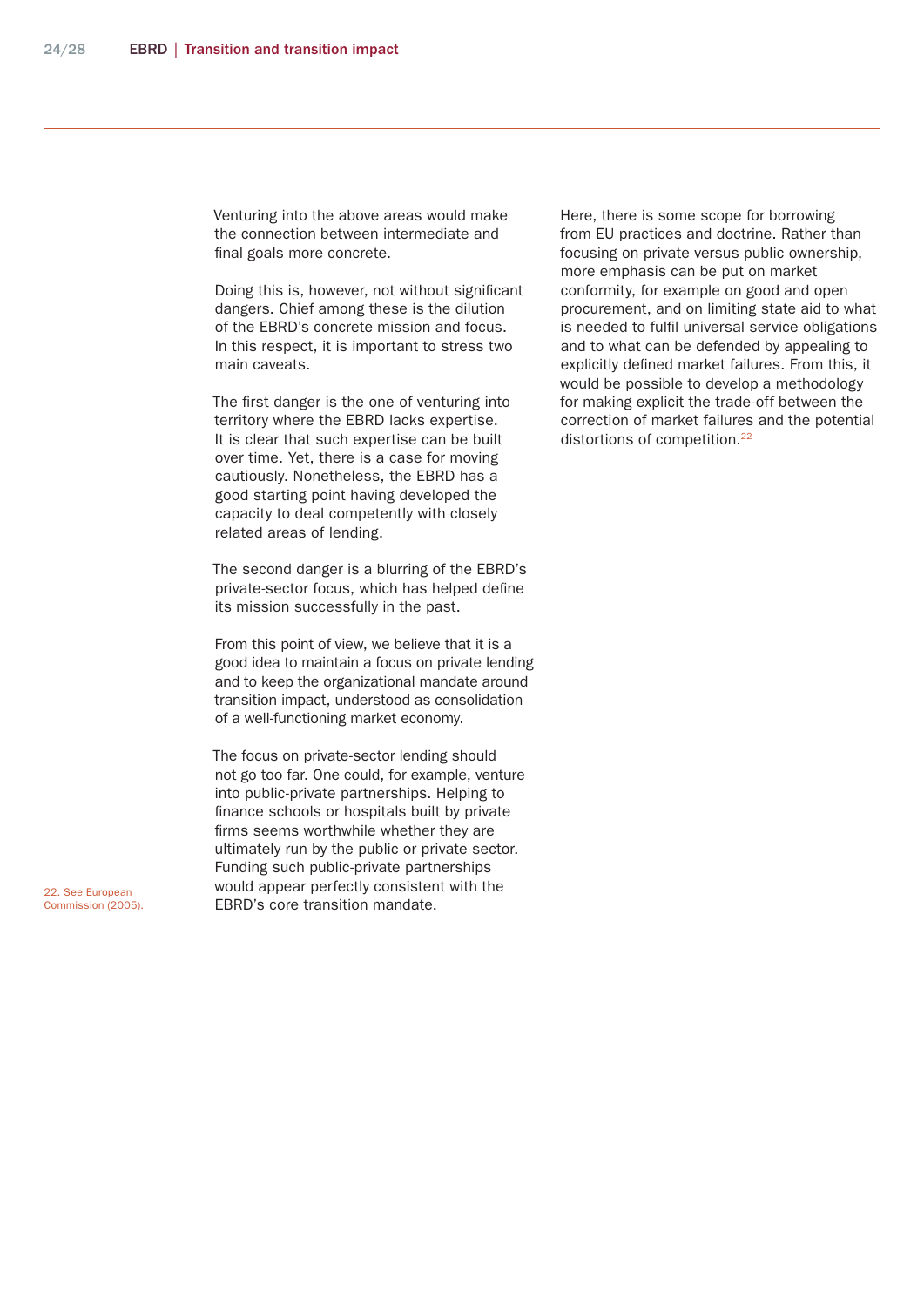### Part 4: Conclusions and Recommendations

This section briefly summarizes our conclusions and recommendations. Whenever appropriate, we refer to specific sections of the paper for details.

- 1. Supporting transition impact through project specific loans has allowed the EBRD to be an effective force for promoting transition. The three core principles of lending – additionality, sound banking and transition impact – continue to provide a sound framework for organizing project lending. The EBRD has benefited from the focus that has been achieved through the way that transition impact has been factored into its lending strategy. We were impressed how this is ingrained in the corporate culture of the EBRD and provides coherence to its activities.
- 2. The basic framework for monitoring and conceptualizing transition, while basically sound, is not fully reflective of current thinking about dynamic institutional change and its impact on economic development. While in the early stages of transition the priorities for transition were relatively clear, this has become less so further along the path. In particular, the current framework seems less robust on how transition impact is to be assessed in more contentious areas like public utilities. (Part 1 and Parts 2.2 and 2.4)
- **3.** There is scope for further work on rethinking the conceptual basis of the core transition indicators as a framework for monitoring broad goals towards supporting the emergence of a sustainable and effective market economy. Moreover, there are many other sources of data such as BEEPS and LiTS which do not seem to be used at all in assessing the EBRD's wider impact on transition. (Part 2.5)
- 4. We recommend that the EBRD launches a small project to collate available measures of performance, those created by the EBRD and other organizations. This could be used as a means of assessing how such measures could be put alongside existing transition indicators and used in the EBRD's monitoring of transition progress. (Part 2.5)
- **5.** Existing Transition Indicators seem poorly integrated into the process of assessing transition impact at the project level. There is potential for greater clarity in joining together the macro-economic and project centred assessments of transition impact. (Parts 2.5 and 2.6)
- **6.** Transition impact should include explicit measurement of the institutional preconditions for development, legitimacy and resilience of market supporting institutions. Transition is at best an intermediate goal and it is important to remain focused on the ultimate ends towards which transition is oriented. (Parts 2.5, 2.6, and 3.1)
- 7. The current process for evaluating transition impact appears biased against repeat projects. However, a case can be made that it is through repeat projects that a critical mass can be achieved which would increase the transition impact of EBRD lending. Achieving such critical mass effects through project-based lending will require the additionality requirement for EBRD lending to be more binding. (Part 3.1)
- 8. More debate is needed on how far ultimate goals for transition economies should affect the way that the EBRD thinks about its priorities. Introducing concerns like social cohesion, occupational safety and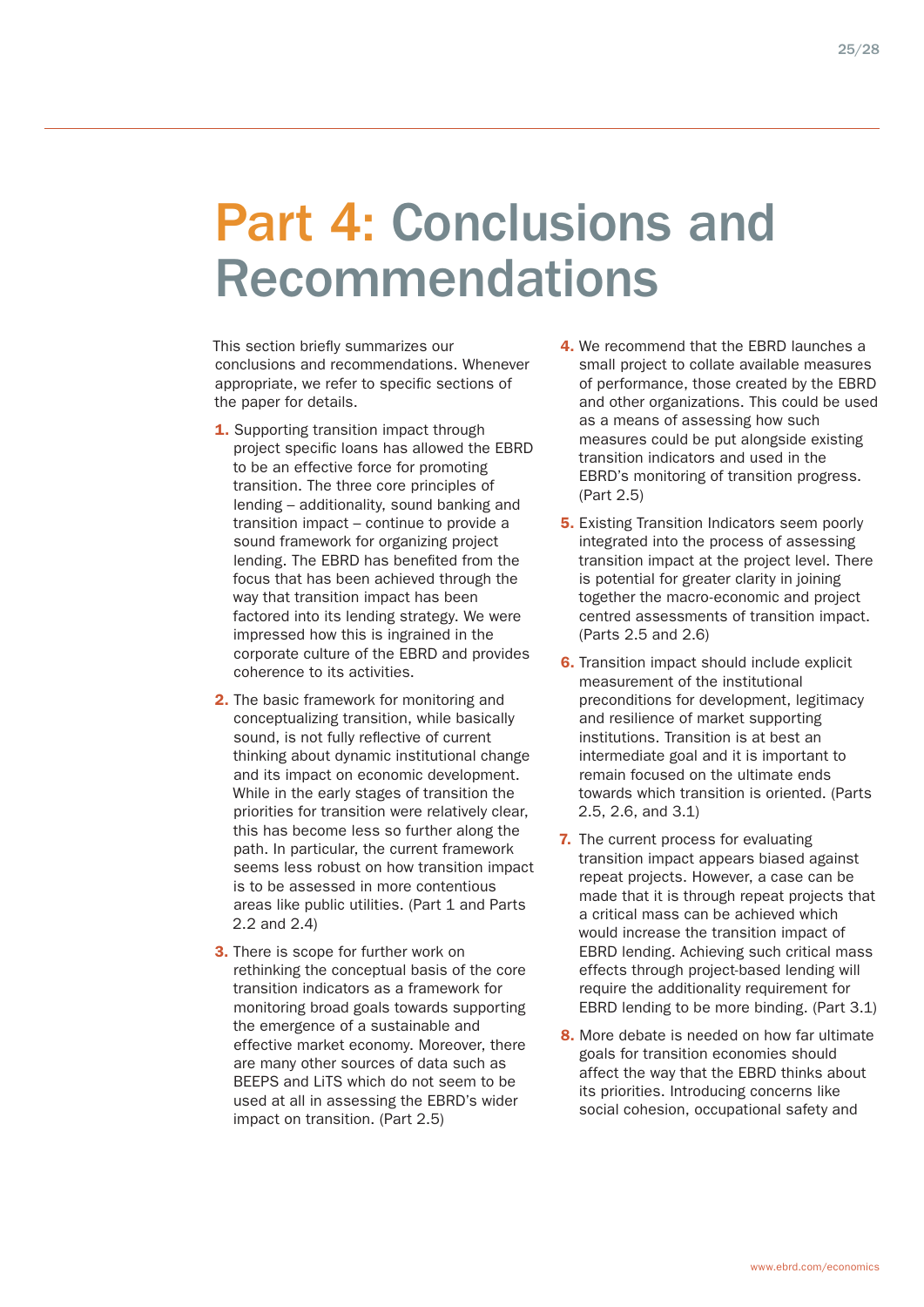gender balance, for example, would foster broader development goals and help promote sustainable market economies. However, this would require developing an appropriate measurement framework to assess progress in these dimensions. How this would then influence projectbased lending remains to be articulated. (Part 3.2)

**9.** In order to achieve greater transition impact, there is a case for considering an extension of EBRD lending into areas like education, healthcare, (social) housing, environment, and innovation and knowledge. Part of this could be achieved through greater lending to public-private partnerships even where the facilities are ultimately managed in the public sector. However, there is a need for caution. Such a move makes sense only if the appropriate expertise is acquired. However, we believe that such a move is also feasible within a broad private-sector focus. (Part 3.2)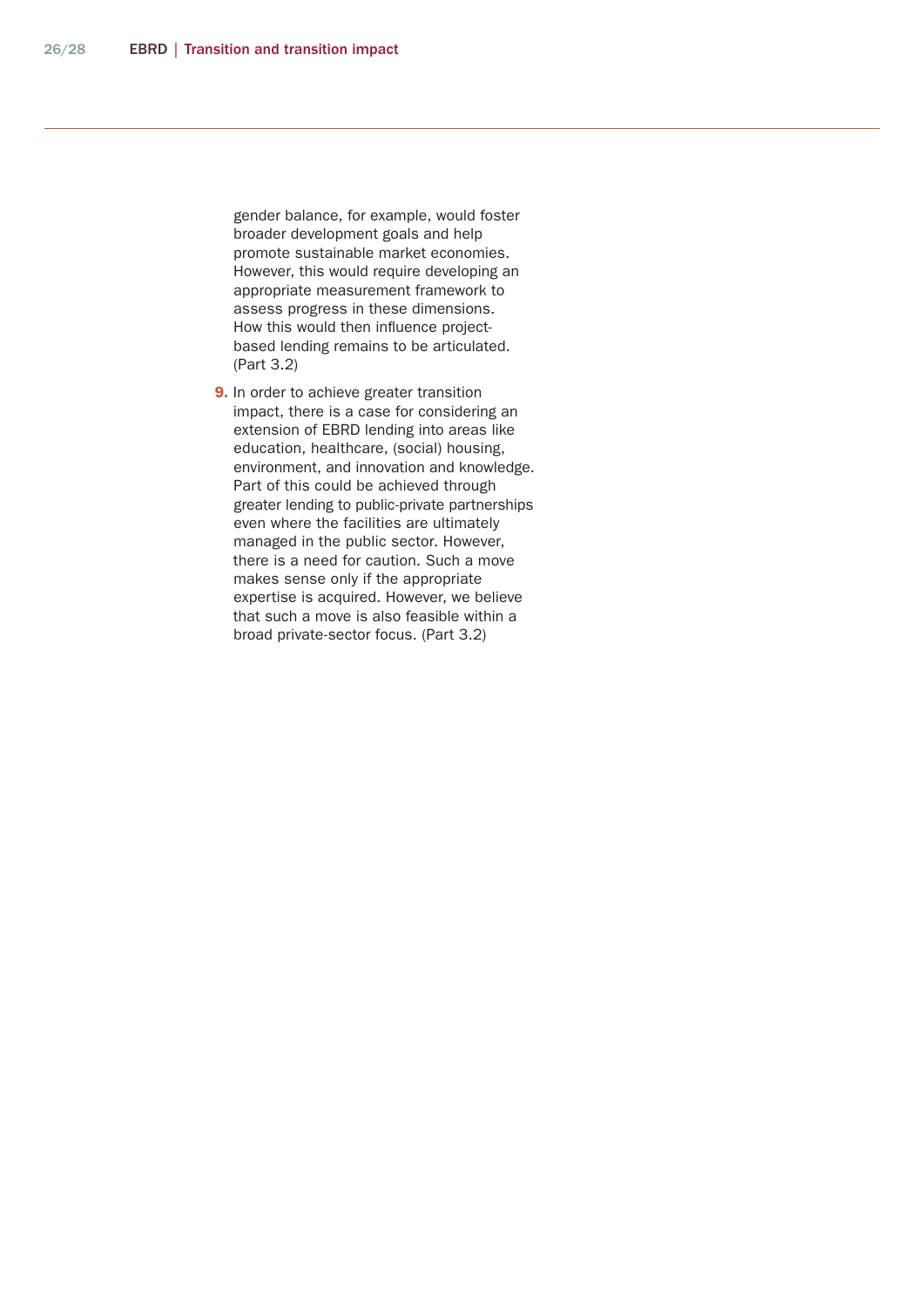### References

Acemoglu, Daron, Simon Johnson and James A. Robinson (2001), "The Colonial Origins of Comparative Development: An Empirical Investigation." *American Economic Review*, 91(5), 1369-1401.

Besley, Timothy J. (2006), *Principled Agents? The Political Economy of Good Government*. Oxford: Oxford University Press.

Besley, Timothy J. and Maitreesh Ghatak (2005), "Competition and Incentives with Motivated Agents." *American Economic Review*, 95(3), 616-636.

Bhattacharya, Utpal and Daouk, Hazem (2002), "The World Price of Insider Trading." *Journal of Finance*, 57, 75-108.

Bhattacharya, Utpal and Daouk, Hazem (2008) "When No Law is Better Than a Good Law." *AFA 2008 New Orleans Meetings Paper*. Available at SSRN: http://ssrn.com/ abstract=558021

Bloom, N., R. Sadun and J. Van Reenen (2007), "Americans Do I.T. Better: US Multinationals and the Productivity Miracle." *Centre for Economic Policy Research*. Discussion Paper 6291. www.cepr.org/pubs/dps/DP6291.asp

Dewatripont, M., I. Jewitt and J. Tirole (1999), "The Economics of Career Concerns, Part II: Application to Missions and Accountability of Government Agencies." *Review of Economic Studies*, 66, 199-217.

Dixit, Avinash K., (2004), *Lawlessness and Economics: Alternative Modes of Governance*. Princeton: Princeton University Press.

Djankov, Simeon, Edward Glaeser, Rafael La Porta, Florencio Lopez-de-Silanes and Andrei Shleifer (2003), "The New Comparative Economics." *Journal of Comparative Economics*, 31 (4), 595-619.

Engerman, Stanley L., and Kenneth L. Sokoloff (2002), "Factor Endowments, Inequality, and Paths of Development among New World Economies." *Economia*, Fall, 41-109.

European Commission (2005), *State Aid Action Plan – Less and Better Targeted State Aid: A Roadmap for State Aid Reform 2005-2009*, http://ec.europa.eu/competition/state\_aid/ reform/saap\_en.pdf.

North, Douglass C. (1990), *Institutions, Institutional Change and Economic Performance*, Cambridge: Cambridge University Press.

Persson, Torsten and Guido Tabellini (2000), *Political Economics: Explaining Economic Policy*, Cambridge: MIT Press.

Persson, Torsten and Guido Tabellini (2008), "The growth effects of democracy: Is it heterogenous and how can it be estimated?" In Helpman, Elhanan (ed.), *Institutions and Economic Performance*, Harvard University Press.

Qian, Yingyi, and Barry R. Weingast (1997), "Federalism as a Commitment to Preserving Market Incentives", *Journal of Economic Perspectives*, 11(4), 83-92.

Roland, Gerard, (2000), *Transition and Economics: Politics, Markets and Firms*, Cambridge MA, MIT Press.

Stern, Nicholas and Hans Peter Lankes (1997), "The Transition Impact of Projects", Memo to Members of the Financial and Operations Committee of EBRD.

Wilson, J.Q. (1989), *Bureaucracy: What Government Agencies Do and Why They Do It*, New York: Basic Books.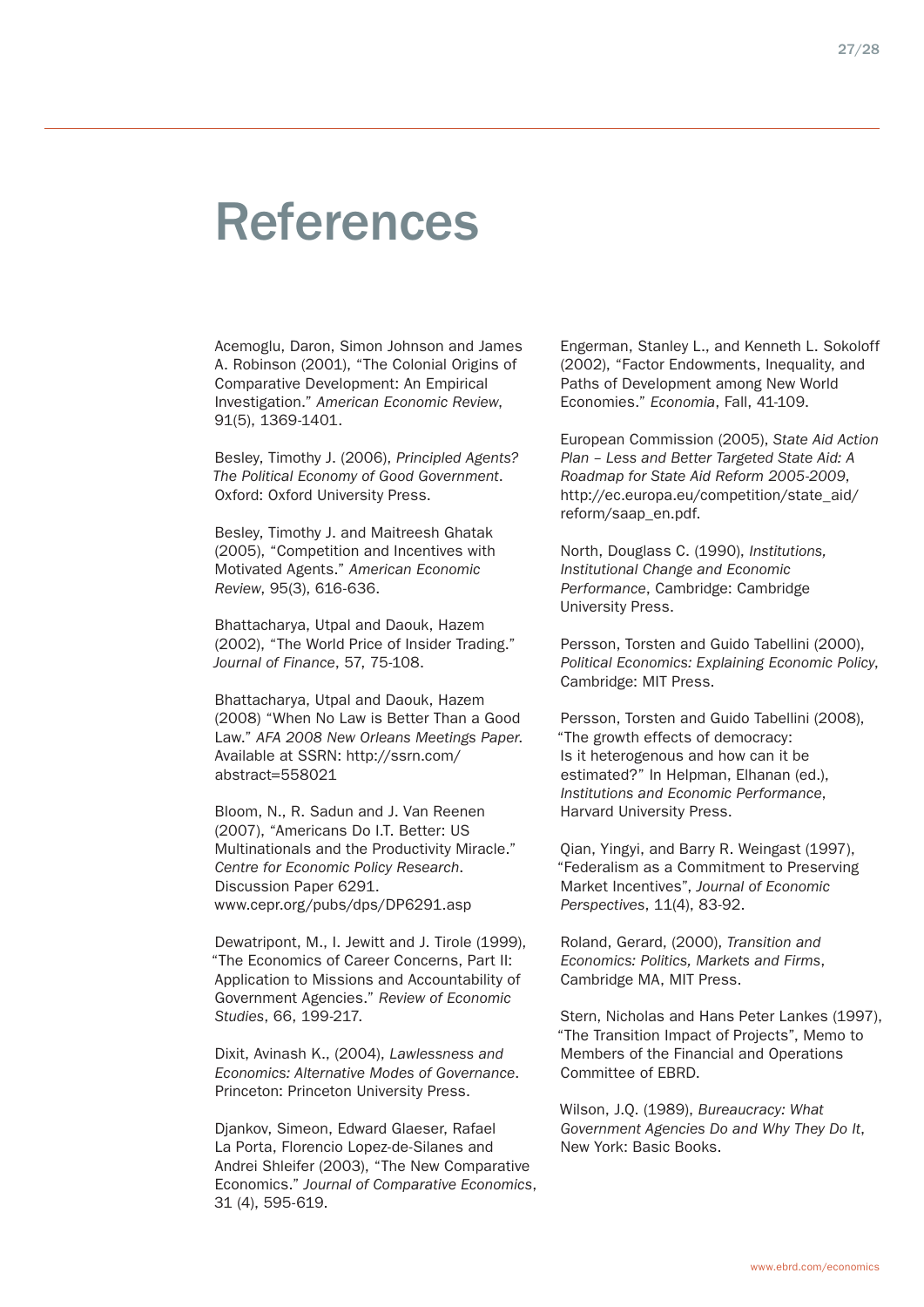### About the authors

Timothy Besley is Kuwait Professor of Economics and Political Science at the London School of Economics and Political Science (LSE), where he is also Director of the Suntory Toyota International Centres for Economics and Related Disciplines (STICERD). He is also President-elect of the European Economic Association. Professor Besley's research, which mostly has a policy focus, is mainly in the areas of development economics, public economics and political economy.

Mathias Dewatripont is Professor of Economics at the Université Libre de Bruxelles, where he teaches contract theory, industrial organisation and banking and finance, and Director of the European Center for Advanced Research in Economics and Statistics (ECARES). He is also Research Director of the Centre for Economic Policy Research and a part-time visiting professor at MIT. His general research area is the theory of incentives and organisations, with applications to banking and corporate finance as well as to transition economics.

Sergei Guriev is Morgan Stanley Professor of Economics and Rector at the New Economic School in Moscow, where he teaches microeconomic theory, economics of development and contract theory. Since 2005 he has also been President of the Center of the Economic and Financial Research (CEFIR) at New Economic School. Professor Guriev's research interests include contract theory, corporate governance, labour mobility, political economics, economics of development and transition.